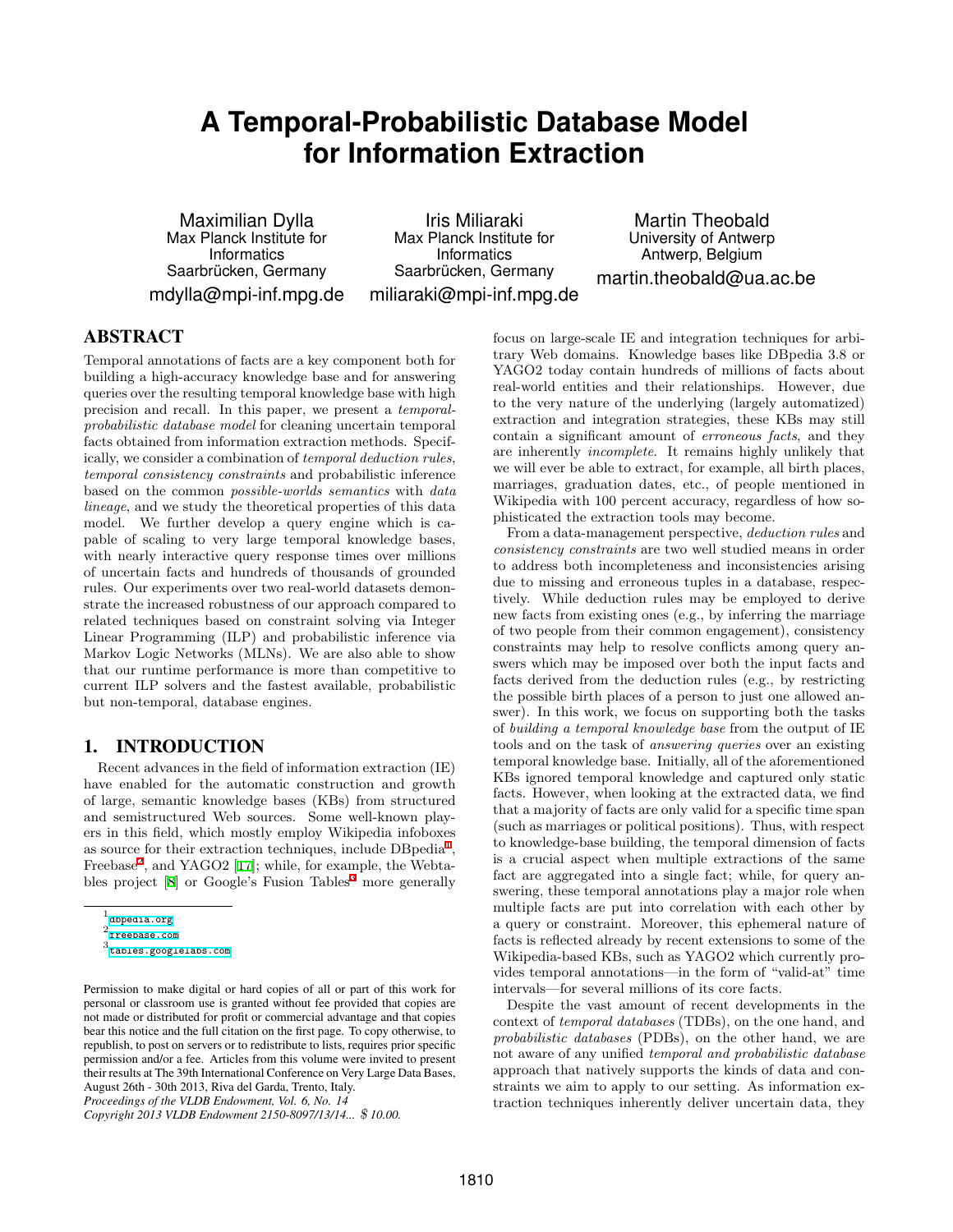have often been considered as one of the main motivating applications for PDBs (see, e.g., [[4](#page-11-2), [6,](#page-11-3) [7](#page-11-4), [35](#page-11-5)] for recent systems). Likewise, TDBs (see [\[18,](#page-11-6) [24](#page-11-7)] for an overview of data models and query languages) have been an active field of research for many years, but so far there exists no temporal database system that also supports probabilistic data, and vice versa. In this paper, we develop a unified database model (and query engine) that integrates these two aspects into a *closed and complete* extension of the relational data model. We motivate for combining the two worlds of temporal and probabilistic databases by introducing the following running example.

<span id="page-1-2"></span>Example 1. *Our running example is centered around the actor "Robert De Niro", where the following temporal-probabilistic database captures a number of facts about him.*

| Id Fact                               |                                 |  |
|---------------------------------------|---------------------------------|--|
| $f_1$ BornIn(DeNiro, Greenwich)       | $[1943-08-17, 1943-08-18)$ 0.9  |  |
| $f_2$ BornIn(DeNiro, Tribeca)         | $[1998-01-01, 1999-01-01]$ 0.6  |  |
| $f_3$ Wedding (DeNiro, Abbott)        | $[1936-11-01, 1936-12-01]$ 0.3  |  |
| $f_4$ Wedding (DeNiro, Abbott)        | $[1976-07-29, 1976-07-30, 0.7]$ |  |
| $f_5 \text{ Divorce}(DeNiro, Abbott)$ | $[1988-09-01, 1988-12-01]$ 0.8  |  |

*Fact f*<sup>1</sup> *expresses that DeNiro was born in Greenwich Village (New York) on* 1943*-*08*-*17*, which is encoded into the time interval* [1943*-*08*-*17*,* 1943*-*08*-*18) *using the ISO standardized Internet date/time format. This fact is* true *for the given time interval with probability* 0*.*9*, and it is* false *for this interval with probability* 0*.*1*.* 4 *Notice that another fact, f*2*, states that DeNiro could have also been born in Tribeca in the interval* [1998*-*01*-*01*,* 1999*-*01*-*01) *with probability* 0*.*6*. We assume that base facts are independent, i.e., these two facts are not correlated in any way at this point. Given further facts about both DeNiro's wedding with Dianne Abbott, we next aim to deduce the time interval of their marriage (as captured by the intensional relation AreMarried) by the following two deduction rules. The first rule states that a couple stays married from the begin time point of their wedding (denoted by the variable*  $T_{b_1}$ ) *until to the last possible time point we consider (denoted by the constant tmax ), unless there is a Divorce fact at any other time interval.*

<span id="page-1-0"></span>
$$
AreMarried(X, Y)_{[T_{b_1}, t_{max})} \leftarrow \left( \begin{array}{c} Wedding(X, Y)_{[T_{b_1}, T_{e_1})} \land \\ \neg Divorce(X, Y)_{[T_{b_2}, T_{e_2})} \end{array} \right)
$$

(1) *The second rule states that a couple stays married from the begin time point of their wedding till the end time point of their divorce. f*<sup>5</sup> *describes the divorce of DeNiro and Abbott.*

<span id="page-1-1"></span>
$$
AreMarried(X, Y)_{[T_{b_1}, T_{e_2})} \leftarrow \begin{pmatrix} Wedding(X, Y)_{[T_{b_1}, T_{e_1})} \wedge \\ Divorce(X, Y)_{[T_{b_2}, T_{e_2})} \wedge \\ T_{e_1} \leq^T T_{b_2} \end{pmatrix}
$$

(2) *Thereby, we consider only weddings that took place before divorces. This is expressed by the temporal arithmetic predi-* $\text{rate} \leq^T \text{ which compares the order of two time points. Also,$ *we can see that f*<sup>1</sup> *and f*<sup>2</sup> *state possibly different birth places for DeNiro. We counter this by the following consistency constraint.*

<span id="page-1-3"></span>
$$
\neg \left( \begin{array}{c} BornIn(X,Y)_{[T_{b_1},T_{e_1})} \wedge Y \neq Z \\ BornIn(X,Z)_{[T_{b_2},T_{e_2})} \wedge Y \neq Z \end{array} \right) \tag{3}
$$

*When grounded, this constraint correlates the two possible BornIn facts about DeNiro, which now become mutually exclusive, regardless of their time intervals. Thus, for this constraint to hold, at least one of the two BornIn facts has to be set to* false *in all the possible instances that this temporalprobabilistic DB may take. Similarly, the next consistency constraint uses a temporal condition to express that a marriage should begin after the respective person was born.*

<span id="page-1-4"></span>
$$
\neg \left( \begin{array}{cc} BornIn(X,Y)_{[T_{b_1},T_{e_1})} \wedge T_{b_2} \leq^T T_{e_1} \\ AreaMarried(X,Z)_{[T_{b_2},T_{e_2})} \wedge T_{b_2} \leq^T T_{e_1} \end{array} \right) \tag{4}
$$

*This constraint includes both base facts and facts derived by the deduction rules for the intensional relation AreMarried . Specifically, this constraint enforces all pairs of BornIn and AreMarried facts, where*  $T_{b_2} \leq T_{e_1}$ , to be mutually exclu*sive. ⋄*

We summarize the contributions of this paper as follows.

- *•* We present a *unified temporal-probabilistic database model* in which both time and probability are considered as first-class citizens.
- *•* Specifically, we define a class of *temporal deduction rules* and *temporal consistency constraints*, and we study their properties from a theoretical perspective. We show that data computations for this class of temporal deduction rules and consistency constraints are polynomial in the size of the database, while confidence computations remain  $\#\mathcal{P}$ -hard (in the general case) also for our setting.
- *•* We present *efficient algorithms* for data computations in temporal-probabilistic databases, which we complement by improved strategies for confidence computations. By determining the sweet-spot in the trade-off between Shannon expansions and possible-world decompositions, we are able to perform *exact probabilistic inference* for lineage formulas with partly more than  $10^5$ variables.
- *•* We perform an *extensive experimental evaluation* over two real-world data sets obtained from current information extraction tools, which demonstrates that our approach scales to a temporal KB over millions of facts and hundreds of thousands of grounded rules, while our query answering times remain nearly interactive. We provide detailed comparisons to several state-of-the-art techniques.

# 2. RELATED WORK

A large body of literature in formal logics, artificial intelligence (AI), probability theory, and databases considers temporal data-management issues from various perspectives. One of the most seminal works is constituted by Allen's interval algebra [[2](#page-11-8)] and has found many adoptions in the above fields [\[38](#page-11-9)]. In the following, we focus mostly on a database-oriented view of managing temporal and probabilistic data. We thus refer the reader to [\[15\]](#page-11-10) for a detailed overview of temporal aspects in logics and AI.

**Probabilistic Databases.** A number of PDB systems, including MystiQ [\[7\]](#page-11-4), Trio [[6\]](#page-11-3), MayBMS [[4](#page-11-2)] and SPROUT [[28\]](#page-11-11), have been released as open-source prototypes and found a wide recognition in the database community. None of these systems however natively supports temporal data. The major challenge in PDBs remains the confidence computation step for query answers, which has been shown to be  $\#\mathcal{P}$ -hard

<sup>4</sup>Facts are always *false* outside their attached time intervals.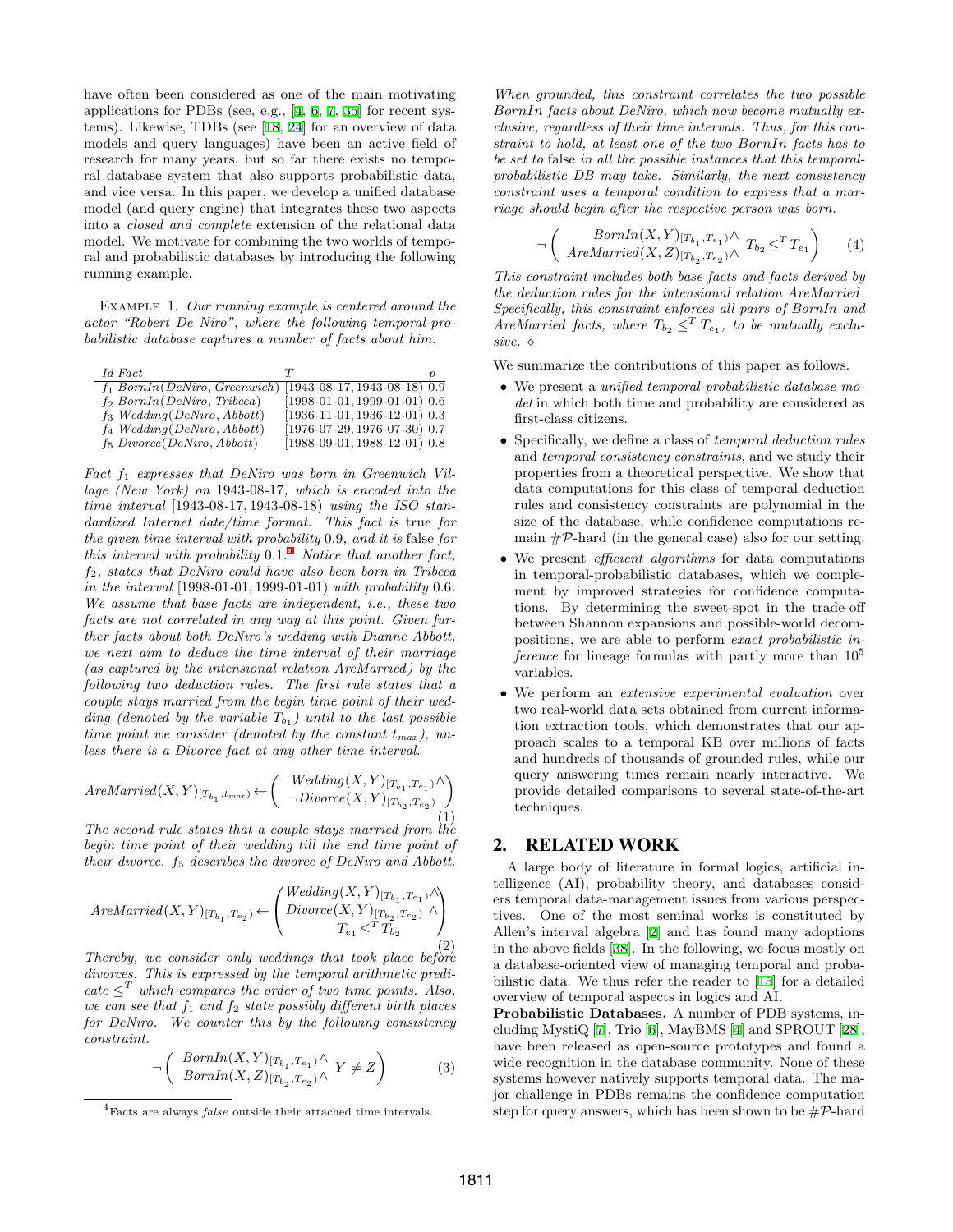already for fairly simple select-project-join (SPJ) queries [[9\]](#page-11-12). Seminal work by Dalvi and Suciu [[10\]](#page-11-13) proposed a notion of *safe query plans* which allow confidence computations in polynomial time for a restricted class of hierarchical query plans. Sen et al. [\[34\]](#page-11-14) investigated a class of so-called *readonce lineage formulas* for which confidence computations are of polynomial runtime. For a comprehensive overview of research in the field of PDBs, we refer the reader to [[35\]](#page-11-5).

**Temporal Databases.** Managing temporal data in databases has been an active research field for many years, with a particular focus on designing appropriate data models and SQL-based query languages for time-annotated tuples. Jensen's seminal work [[18](#page-11-6)] provides the basis for most temporal database approaches today. Recently, Dignös et al. [[12\]](#page-11-15) described how to enable the usage of *sequenced semantics* in temporal databases using lineage information. Intuitively, the sequenced semantics reduces a temporal operation to corresponding non-temporal operations over the individual snapshots of the database at each point in time. However, the *non-sequenced semantics* [[24](#page-11-7)], which we follow in this paper, is strictly more expressive than the sequenced one (Rules ([1](#page-1-0)) and ([2](#page-1-1)) are non-sequenced). Also, none of the currently available temporal database systems supports probabilistic data. Dedalus [[3\]](#page-11-16), which is based on Datalog, is a language for programming and reasoning about distributed systems, but does not support constraints.

**Constraints in Databases.** An important work by Koch and Olteanu [\[22](#page-11-17)] introduced constraints into a PDB setting (which we also adopt for our work). Intuitively, this work aimed to "condition" a PDB by removing all the possible worlds that do not satisfy any of the given consistency constraints. In contrast to our work, conditioning in [\[22\]](#page-11-17) is performed as an offline process and, as such, constraints can be formulated only over the base tuples and not over any of the derived tuples or the query answers. The class of constraints we consider is formally referred to as *denial constraints* [\[5\]](#page-11-18) and specifies sets of tuples that cannot co-exist in the database. Denial constraints have been broadly studied in the context of database repairs in deterministic DBs.

**Temporal Probabilistic Databases.** Relatively few works exist so far in the intersection of temporal and probabilistic DBs. Dekhtyar et al. [\[11\]](#page-11-19) introduced temporal-probabilistic relations by adding time to a PDB. Relations are defined via discrete probability distributions over time, and they also consider consistency constraints. However, [[11\]](#page-11-19) does not provide a closed PDB model since they do not support lineage information and approximate probabilities using only upper and lower bounds. Wang et al. [[40\]](#page-11-20) performed a simple form of probabilistic deduction of temporal annotations using time histograms. They employ lineage but allow no constraints and have limited deduction capabilities. LIVE [[33\]](#page-11-21), which is an offspring of the Trio [[6](#page-11-3)] PDB system, employs a temporal DB model by considering *transaction-time* annotations (i.e., the time point when a fact is recorded or modified) thus focusing on efficiently supporting data modifications and versioning. In contrast, *valid-time* annotations, which we consider, refer to a time interval during which a fact is considered to be valid [[24\]](#page-11-7). Research in uncertain spatio-temporal databases, such as [[14](#page-11-22)], focuses on stochastically modeling trajectories through space and time, rather than utilizing concepts known from PDBs (such as a possible-worlds model with data lineage [[35](#page-11-5)]), as we do.

**Temporal Information Extraction.** Traditionally, work

on temporal aspects of text focuses on detecting temporal relationships in text rather than the extraction of temporal factual knowledge. Commonly, these relationships are specified by TimeML [[30\]](#page-11-23), where SemEval's temporal track [[37\]](#page-11-24) is used as training data. Ling and Weld [\[23\]](#page-11-25) propose a method for binding time intervals of events occurring in text by leveraging MLNs [[31\]](#page-11-26). Still, our experiments show the superior scalability of our approach. Also, in [[36,](#page-11-27) [39](#page-11-28)], ILPs were employed to enforce constraints on temporal facts extracted from text, but do not allow the deduction of new facts. The emerging interest in temporal aspects in the context of Information Retrieval (IR) is also demonstrated by the recent TREC Knowledge-Base-Acceleration (KBA) [[16](#page-11-29)] and TAC Knowledge-Base-Population (KBP) [[20](#page-11-30)] challenges. While these strongly motivate for the usage of temporal IE techniques, such as time annotations and inference via temporal constraints, none of these provide a solution for managing and querying this kind of data in a scalable DB architecture.

# 3. PRELIMINARIES

We start by briefly reviewing the key concepts from both temporal and probabilistic databases, which serve as the basis for our data model. That is, all the assumptions made in this section will hold also for our combined temporalprobabilistic database model, as it is defined in Sec. [4.](#page-3-0)

# 3.1 Temporal Database

We consider the *time domain*  $\Omega^T$  as a linearly ordered, finite sequence of *time points*. A *time interval* consists of a contiguous and finite set of time points over  $\Omega^T$ , which we denote by a half-open interval  $[t_b, t_e)$ , where  $t_b, t_e \in \Omega^T, t_b$ *te*. We employ the two constants *tmin, tmax* to denote the earliest and latest time point in  $\Omega^T$ , respectively<sup>5</sup>. A *temporal relation*  $R^T$  is represented as  $R^T(A_1, \ldots, A_m, T_b, T_e)$ , or equivalently as  $R^{T}(A_1, \ldots, A_m)_{[T_b, T_e)}$ , where  $R^{T}$  denotes the relation name,  $A_1, \ldots, A_m$  is a finite set of attributes of  $R^T$  with domains  $\Omega_i$ , and  $T_b$ ,  $T_e$  are attributes denoting the begin and end time points of the time intervals that are attached to each tuple. This definition of temporal relations employs *tuple timestamping* [\[24\]](#page-11-7), i.e., each tuple is annotated by a single time interval that specifies its valid-time. The *database schema S* then consists of all the relation schemas  $R_i^T$ . A *relation instance*  $\mathbb{R}^T$  of schema  $R_i^T$  is a finite set of tuples that each contain for every  $A_i$  a value  $a_i \in \Omega_i$ , and for each pair  $T_b, T_e$  a time interval  $[t_b, t_e) \subseteq \Omega^T$ . Further, we will use *F* to denote the set of all *base tuples* (henceforth we refer to it as the set of "base facts") captured in all the input instances  $\mathbf{R}_i^T$  over *S*. These we will also call the *extensional relations.* Finally, we define a *temporal database*  $(S, \mathcal{F}, \Omega^T)$ as a triple consisting of a database schema *S*, a finite set of base tuples  $\mathcal{F}$ , and the time domain  $\Omega^T$ .

# 3.2 Probabilistic Database

In its most general form, a *probabilistic database* [[35](#page-11-5)] is defined as a discrete probability distribution over a finite number of database instances (the "possible worlds"). In the case of a tuple-independent probabilistic database, this distribution can very compactly be described (i.e., be factorized) by attaching a probability value to each base fact *f* in *F*. Formally, we thus define a *tuple-independent probabilistic*

 $5$ We do not consider the finiteness of  $\Omega^T$  to be any limitation of our model in practice, since we can always choose *tmin, tmax* as the earliest and latest time points we observe among the facts and rules.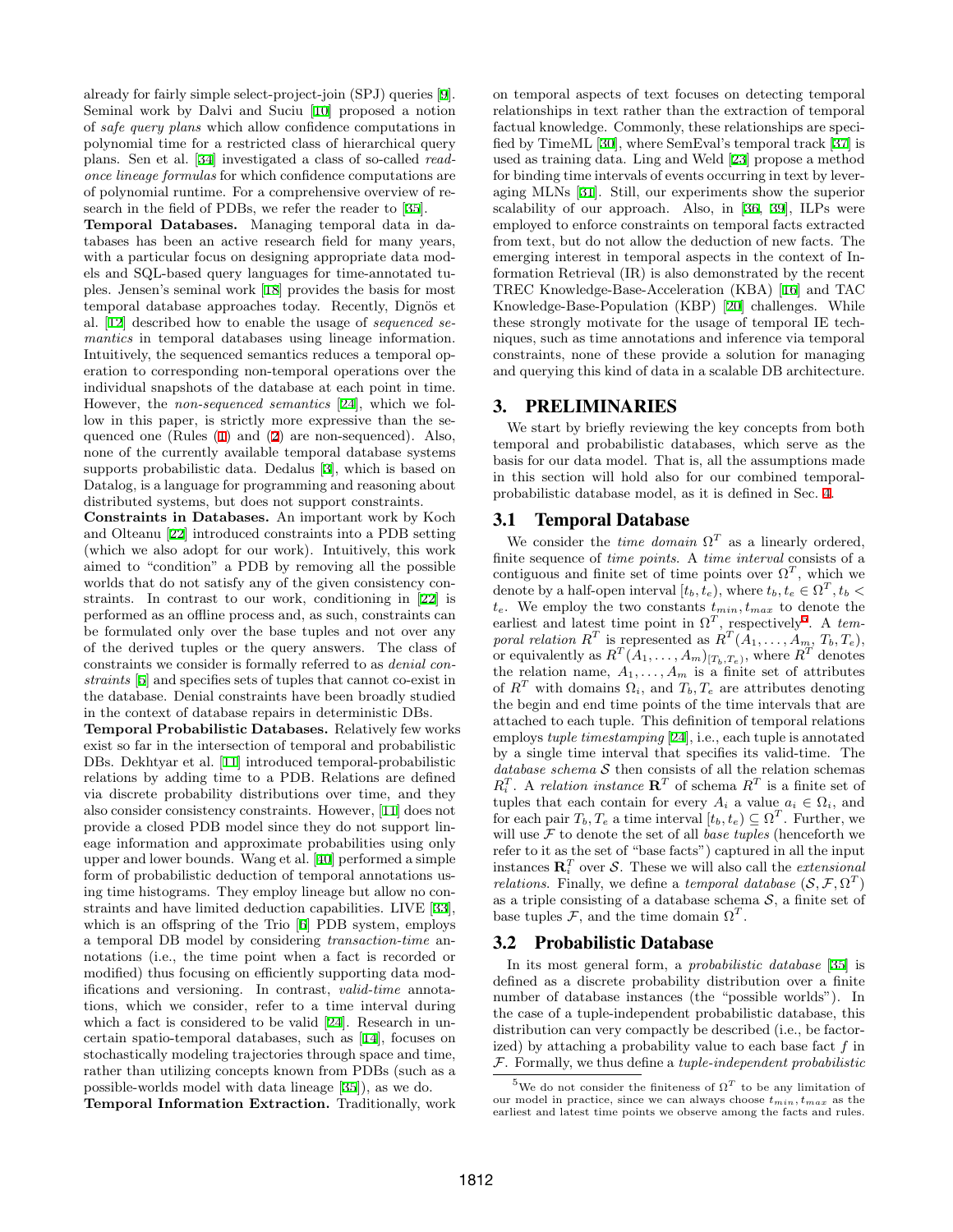*database*  $\mathcal{DB}^p = (\mathcal{S}, \mathcal{F}, p)$  as a triple consisting of a database schema *S*, a finite set of base facts *F*, and a *probability measure*  $p : \mathcal{F} \to (0, 1]$ , which assigns a probability value  $p(f)$  to each uncertain base fact  $f \in \mathcal{F}$ . A *probabilistic relation*  $R^p$ is represented as  $R^p(A_1, \ldots, A_m, p)$ , where  $R^p$  denotes the relation name,  $A_1, \ldots, A_m$  denote a finite set of attributes of  $R^p$  with domains  $\Omega_i$ , and *p* is an attribute which denotes the probability value that is attached to each fact in a relation instance  $\mathbb{R}^p$  of  $R^p$ . The probability value  $p(f)$  denotes the confidence in the existence of the fact in the database, i.e., a higher value  $p(f)$  denotes a higher confidence in  $f$  being valid. Formally, this uncertainty is modeled by associating a Boolean random variable with each base fact  $f \in \mathcal{F}$ . For ease of notation, we will replace the identifiers for the random variables by the fact identifiers.

Assuming independence among all the Boolean random variables associated with the base facts *F*, the *probability P*(*W*) of a *possible world*  $W \subseteq \mathcal{F}$  is then defined as follows.

$$
P(\mathcal{W}) := \prod_{f \in \mathcal{W}} p(f) \prod_{f \notin \mathcal{W}} (1 - p(f)) \tag{5}
$$

That is, in the absence of any further constraints restricting the possible worlds, any subset  $W$  of base facts in  $\mathcal F$  forms a valid possible world (i.e., a possible instance) of the PDB. Hence, there are exponentially many such possible worlds.

#### 3.3 Conditioning a Probabilistic Database

As illustrated above, there are intriguing analogies between temporal and probabilistic databases, which both employ annotations to relations to express at which time interval—or with which confidence—a fact is considered to be valid. We now review a third concept, called *conditioning* [\[22](#page-11-17)], which allows for additionally incorporating consistency constraints into a possible-worlds-based representation formalism.

Formally, we can compute the *marginal probability* of any Boolean formula  $\phi$  over variables in  $\mathcal F$  as the sum of the probabilities of all the possible worlds  $W \subseteq \mathcal{F}$  that entail  $\phi$ , which is denoted as  $\mathcal{W} \models \phi$ .

$$
P(\phi) := \sum_{\mathcal{W} \models \phi, \mathcal{W} \subseteq \mathcal{F}} P(\mathcal{W})
$$
 (6)

*Conditioning* a formula  $\phi$  on another formula  $\psi$ , which also ranges over variables in  $F$ , then simply denotes the process of computing the following conditional probability:

$$
P(\phi \mid \psi) := \frac{P(\phi \land \psi)}{P(\psi)}\tag{7}
$$

Intuitively, conditioning removes the possible worlds from a probabilistic database, in which the constraints are not satisfied, and thus reweighs the remaining worlds to again form a probability distribution.

# <span id="page-3-0"></span>4. TEMPORAL-PROBABILISTIC DATABASE MODEL

We now combine and extend the above two, prevalent database models into a unified temporal-probabilistic database model, in order to facilitate both rule-based and probabilistic inference over uncertain temporal knowledge. Our extensions employ the following two key concepts: *temporal deduction rules*, in the form of Datalog-style logical implications, allow us to represent all of the core operations known

from relational algebra over these temporal and probabilistic relations; and *temporal consistency constraints*, in the form of denial constraints, allow us to constrain the possible worlds at which query answers are considered to be valid.

# 4.1 Temporal Deduction Rules

Temporal deduction rules are represented analogously to Datalog notation (see Rules [\(1\)](#page-1-0) and ([2](#page-1-1)) of Example [1\)](#page-1-2). Syntactically, these rules have the shape of logical implications, with exactly one positive head literal and a conjunction of both positive and negative literals in the body.

<span id="page-3-1"></span>Definition 1. *A* temporal deduction rule *over a database schema S is a first-order logical rule of the form*

<span id="page-3-2"></span>
$$
R_0^T(\bar{X}_0)_{[T_{b_0},T_{e_0})} \leftarrow \left( \bigwedge_{j=1,\dots,m}^{n=1} R_j^T(\bar{X}_i)_{[T_{b_i},T_{e_i})} \wedge \Phi(\bar{X}) \right)
$$
  
where:  
(8)

- (1)  $R_0^T$  denotes the head literal's intensional temporal rela*tion in S*, while  $R_i^T$ ,  $R_j^T$  refer to extensional or inten*sional temporal relations in S;*
- *(2) n* ≥ 1*, m* ≥ 0*, thus requiring at least one positive relational literal;*
- $(3)$   $\Phi(\bar{X})$  *is a conjunction of literals over the arithmetic*  $predicates =, \neq, \text{ and } \leq^T, \text{ whose arguments are in } \bar{X};$
- $(4)$   $\bar{X}_0$ ,  $\bar{X}_i$ ,  $\bar{X}_j$  *denote tuples of non-temporal variables and constants, such that*  $Var(\bar{X}_0) \subseteq \bigcup_i Var(\bar{X}_i)$  *and*  $Var(\bar{X}_j)$  $\subseteq$  ∪<sub>*i*</sub> *Var*( $\bar{X}_i$ )*;*
- $(5)$   $\overline{X}$  *denotes a tuple of both temporal and non-temporal variables and constants, such that*  $Var(\bar{X}) \subseteq \bigcup_i Var(\bar{X}_i) \cup \bigcup_i \{T_{b_i}, T_{e_i}\};$  $_{i}$ {*T*<sub>*b*<sub>*i*</sub></sub>,*T*<sub>*e*<sub>*i*</sub>}*;*</sub>
- (6)  $T_{b_0}, T_{e_0}$  are the head's temporal arguments, such that  $T_{b_0}, T_{e_0} \in \bigcup_i \{T_{b_i}, T_{e_i}\} \cup \{t_{min}, t_{max}\}.$

**Predicates.** Following *(1)*, the predicates occurring in the head literals of all deduction rules define a set of so-called *intensional relations* which must not overlap with any of the extensional ones. The predicates in the body literals of a deduction rule may however relate to both extensional and intensional relations. In *(2)*, we require at least one non-negated relational literal  $(n \geq 1)$  to exist. As denoted by *(3)*, we allow the two arithmetic predicates = and  $\neq$ , and we additionally support the single *temporal arithmetic predicate*  $\leq^T$  which compares the order of two time points in the sequence  $\Omega^T$ .

**Variables.** The positive non-temporal variables  $\bar{X}_i$  bind the non-temporal variables in the head literal  $\bar{X}_0$  (see  $(4)$ ), in the negated body literals  $\bar{X}_j$  (see  $(4)$ ), and in the literals relating to arithmetic predicates  $\bar{X}$  (see (5)). Hence, our Datalog rules are always *safe* with respect to the nontemporal arguments [[1](#page-11-31)]. Regarding temporal arguments, *(5)*, *(6)* require the temporal variables of the head literal and the arithmetic literals in the body of a rule to be bound by a positive relational literal in the body. We emphasize that the temporal arguments of a negated relational body literal, i.e.,  $T_{b_j}$ ,  $T_{e_j}$ , may be unbound. A proof of the safeness of our temporal arguments is available in Appendix [A](#page-10-0). **Expressiveness.** With respect to the non-temporal arguments of the rules, we consider only *safe, non-recursive Datalog programs*, which allows us to capture all of the core operations that are expressible in relational algebra (apart from grouping and aggregations) [[1](#page-11-31)]. Moreover, by utilizing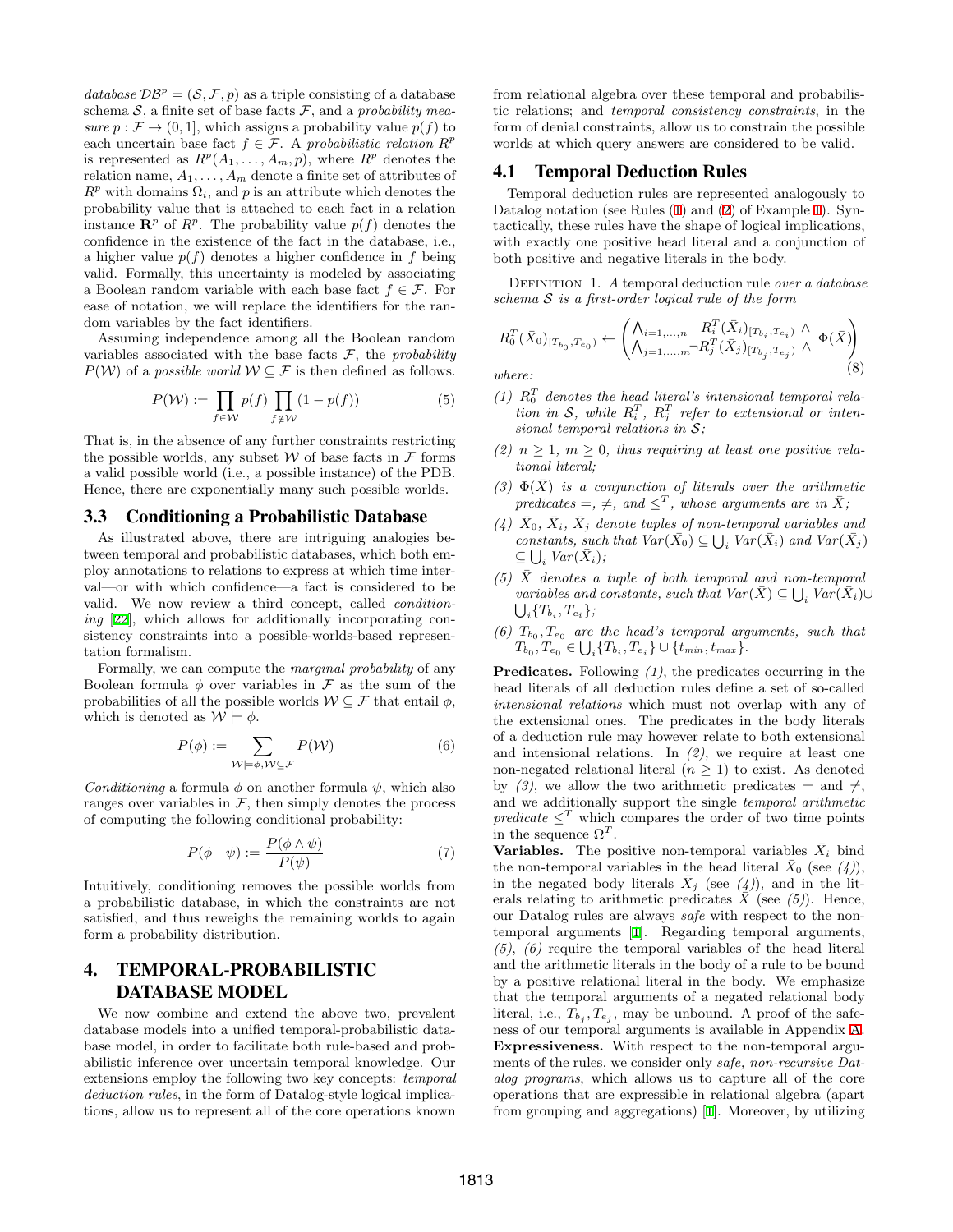conjunctions of  $\leq^T$  predicates over the temporal arguments of each rule, we are able to express all the 13 relationships between time intervals defined by Allen [[2](#page-11-8)], such as *overlaps*, *disjoint* or *startsWith*, via this form of interval arithmetic. **Lineage.** Instead of evaluating the deduction rules over each individual possible world, we utilize *data lineage* to represent the logical dependencies between the base facts and the deduced facts, i.e., the query answers. In analogy to [[13](#page-11-32), [35](#page-11-5)], we consider lineage as a Boolean formula which relates each deduced fact with the base facts via the three Boolean connectives *∧*, *∨* and *¬*, in order to reflect the semantics of the relational operations that were applied to derive that fact. Specifically, we employ:

- *•* a conjunction (*∧*) that connects the relational literals in the body of a deduction rule;
- *•* a negation (*¬*) for a negated relational literal in the body of a deduction rule;
- *•* a disjunction (*∨*) whenever the same fact is obtained from the head literals of two or more deduction rules.

We refer the reader to [[13\]](#page-11-32) for a formal definition of lineage in combination with Datalog rules. We write  $\phi(f)$  to refer to the lineage of a fact *f*. Moreover, if *f* is a base fact, we set  $\phi(f) := f$ , where *f* stands for the Boolean (random) variable that represents this fact.

**Grounding.** In the following, we formally consider a grounding function *G* which, when applied to a conjunction of firstorder literals  $\Psi$ , resolves the first-order literals to base facts or lineage formulas in the case of intensional relations. This is achieved by binding the first-order literals' variables to constants obtained from the base facts in *F*.

Definition 2. *Let* Ψ *be a conjunctive first-order formula and*  $\mathcal F$  *a set of facts. Then, the grounding function*  $G(\Psi, \mathcal F)$ *instantiates* Ψ *over F into a set of propositional lineage formulas*  $\{\psi_0, \ldots, \psi_n\}$ *.* 

Example 2. *Applying G to the body of Rule* ([2](#page-1-1)) *and the set of facts*  $\{f_3, f_4, f_5\}$  *yields the lineage formulas*  $\{f_3 \wedge f_4, f_5\}$ *f*5*, f*4*∧f*5*}. By further instantiating Rule* ([2](#page-1-1))*'s head with the arguments of*  $f_4 \wedge f_5$ *, we obtain the new fact*  $f' = AreMarried$  $(DeNiro, Abbott)_{[1976-07-29,1988-12-01)}$ *. Regarding the lineage,*  $we have \phi(f') = f_4 \wedge f_5$ . All facts which can be deduced from *Rules* ([1](#page-1-0)) *and* ([2](#page-1-1)) *are shown together with their lineages and time intervals in the middle part of Fig. [1.](#page-4-0)*  $\diamond$ 

For a non-recursive (non-temporal) Datalog program *D*, the iterative application of  $G$  over the rule bodies in  $D$  can be computed in polynomial time in  $|\mathcal{F}|$  and  $|\mathcal{D}|$  [[1\]](#page-11-31). In Appendix [B,](#page-10-1) we provide a polynomial-time reduction of our temporal deduction rules to non-temporal Datalog.

**Duplicates.** All four deduced facts in Fig. [1](#page-4-0) state the marriage of *DeNiro* and *Abbott*, but with different lineages and overlapping time intervals. Following prior work on temporal DBs with data lineage [\[12\]](#page-11-15), we next define *duplicate-free* temporal relations. We refer to the arguments of a fact *f* in a relation instance  $\mathbf{R}^T$  as  $R^T(\bar{a})_{[t_b, t_e)}$ , where  $R^T$  is the relation name, and  $\bar{a}$  and  $t_b$ ,  $t_e$  are constants denoting the non-temporal and temporal arguments of *f*, respectively.

DEFINITION 3. *A temporal relation instance*  $\mathbf{R}^T$  *is called a* duplicate-free relation [[12\]](#page-11-15), if for all pairs of facts  $f =$  $R^T(\bar{a})_{[t_b,t_e)}$ ,  $f' = R^T(\bar{a}')_{[t'_b,t'_e)}$  in  $\mathbf{R}^T$  it holds that:

$$
\bar{a} = \bar{a}' \Rightarrow [t_b, t_e) \cap [t'_b, t'_e) = \emptyset
$$

<span id="page-4-0"></span>

Figure 1: Deducing & deduplicating temporal facts with lineage

In other words, facts with equivalent non-temporal arguments must have non-overlapping time intervals.

**Deduplicating Facts.** In order to convert a temporal relation with duplicates (as shown in the middle box of Fig. [1](#page-4-0)) into a duplicate-free temporal relation (as shown on the top of Fig. [1\)](#page-4-0), we provide the following definition.

DEFINITION 4. Let a temporal relation  $R<sup>T</sup>$ , non-temporal *constants*  $\bar{a}$ , *a time point*  $t \in \Omega^T$ , *and a set of facts*  $\bar{\mathcal{F}}$  *be given.* Then, L is defined as the set of lineages of fact  $R^T(\bar{a})$ *that are valid at time point t:*

$$
L(R^T, \bar{a}, t, \mathcal{F}) := \{ \phi(f) \mid f = R^T(\bar{a})_{[t_b, t_e)} \in \mathcal{F}, t_b \le t < t_e \}
$$

<span id="page-4-4"></span>*We create duplicate free facts*  $f' = R^T(\bar{a})_{[t_b, t_e)}$ *, such that for any pair of time points*  $t_0, t_1 \in [t_b, t_e)$  *it holds that:* 

<span id="page-4-2"></span><span id="page-4-1"></span>
$$
L(R^T, \bar{a}, t_0, \mathcal{F}) = L(R^T, \bar{a}, t_1, \mathcal{F})
$$
\n(9)

*Furthermore, we define the new facts' lineage to be:*

<span id="page-4-6"></span><span id="page-4-3"></span>
$$
\phi(f') := \bigvee_{\psi_i \in L(R^T, \bar{a}, t_b, \mathcal{F})} \psi_i \tag{10}
$$

In other words, for a given relation instance and a fact's non-temporal arguments, *L* is the set of all facts' lineages that share the same non-temporal arguments and which are valid at time point  $t$ . In Eq.  $(9)$  $(9)$  $(9)$ , we require a new duplicatefree fact to have identical lineage sets *L* at all time points in its time interval. We remark that for the equality check of Eq. [\(9\)](#page-4-1), we focus on syntactical equivalence checks between the lineage formulas obtained from our grounding algorithm. We however refrain from full logical equivalence checks between lineage formulas (which are  $N \mathcal{P}$ -hard). This definition is similar to *change preservation* in [\[12](#page-11-15)], which also iteratively compares sets of lineages along a query plan.

Example 3. *Applying Definition [4](#page-4-2) to the facts in the middle of Fig. [1](#page-4-0) yields the facts shown at the top of the figure. For instance, if we inspect the time points* 1976*-* 07-28 *and* 1976-07-29*, we notice that*  $\{f_3 \wedge f_5, f_3 \wedge \neg f_5\}$  ≠ *{f*<sup>3</sup> *∧f*5*, f*<sup>3</sup> *∧ ¬f*5*, f*<sup>4</sup> *∧f*5*, f*<sup>4</sup> *∧ ¬f*5*}, so two differing facts f*<sup>6</sup> *and f*<sup>7</sup> *have to be kept in the relation. Thus, the resulting duplicate-free facts are the following.*

<span id="page-4-5"></span>

| Id Fact                                                                                                                         |       |
|---------------------------------------------------------------------------------------------------------------------------------|-------|
| $f_6$ AreMarried(DeNiro, Abbott) [1936-11-01, 1976-07-29) 0.3                                                                   |       |
| $f_7$ AreMarried(DeNiro, Abbott) [1976-07-29, 1988-12-01) 0.79                                                                  |       |
| $f_8$ AreMarried(DeNiro, Abbott) [1988-12-01, $t_{max}$ ]                                                                       | 0.158 |
| $E \cdot U \cdot \ldots \cdot E \cdot (10) \cdot U \cdot \ldots \cdot U \cdot \ldots \cdot \ldots \cdot L \cdot U \cdot \ldots$ |       |

*Following Eq.* ([10\)](#page-4-3)*, their lineages are as follows.*

$$
\begin{array}{l}\n\phi(f_6) = (f_3 \wedge f_5) \vee (f_3 \wedge \neg f_5) \\
\phi(f_7) = (f_3 \wedge f_5) \vee (f_3 \wedge \neg f_5) \vee (f_4 \wedge f_5) \vee (f_4 \wedge \neg f_5) \\
\phi(f_8) = (f_3 \wedge \neg f_5) \vee (f_4 \wedge \neg f_5) \diamond\n\end{array}
$$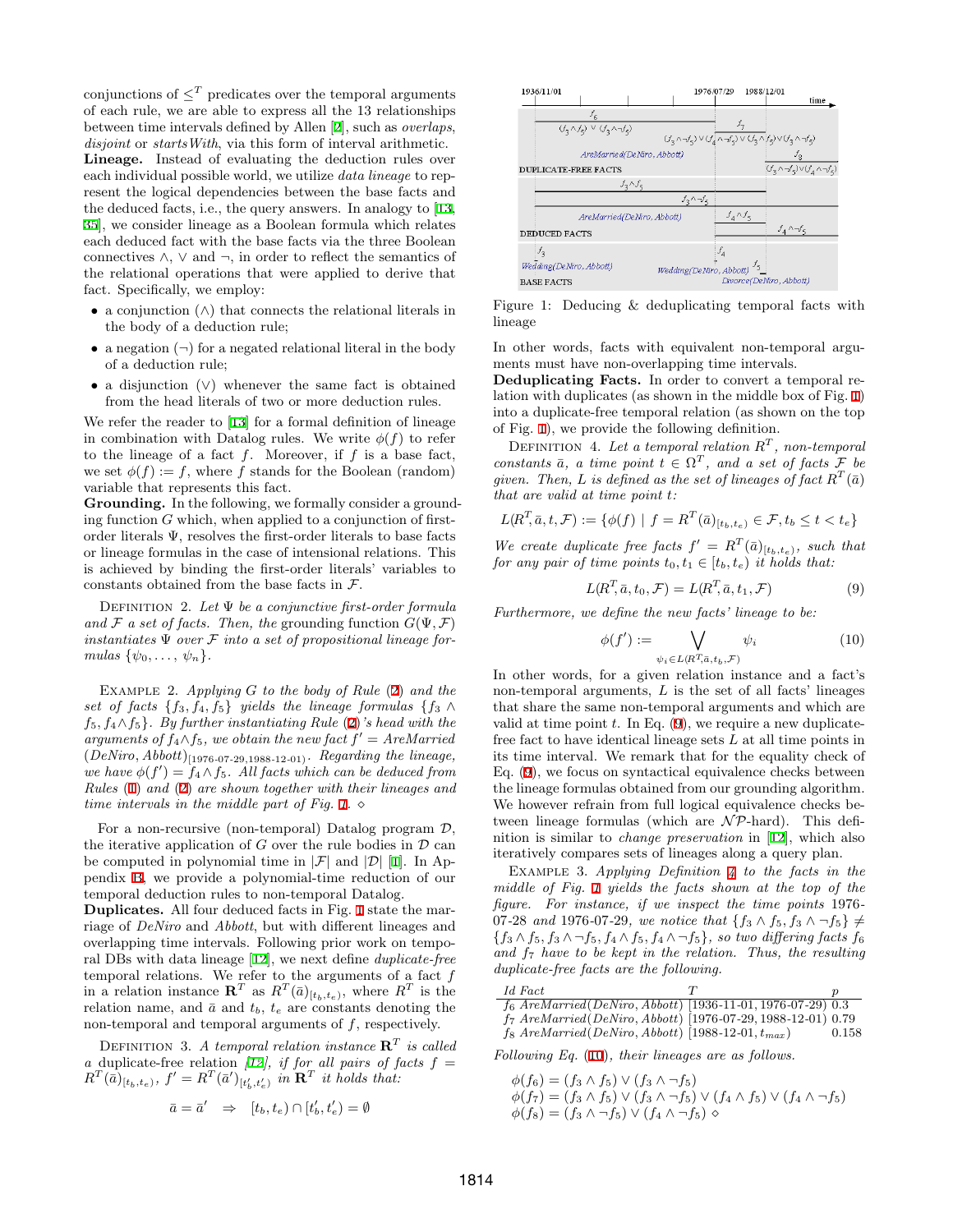An algorithmic approach to obtain the above facts and time intervals is described in Sec. [6.2](#page-6-0), while confidence computations based on lineage are discussed in Sec. [6.3](#page-7-0).

#### 4.2 Temporal Consistency Constraints

We now introduce a second type of rules to our setting, referred to as *temporal consistency constraints*. Syntactically, these constraints resemble denial constraints [\[5](#page-11-18)] in non-temporal databases (see Constraints [\(3](#page-1-3)) and ([4](#page-1-4)) of Example [1\)](#page-1-2). Consistency constraints do not generate new facts, but they condition the marginal (i.e., posterior) probabilities of both the base and the derived facts from the deduction rules.

Definition 5. *A* temporal consistency constraint *over a database schema S is a first-order logical rule of the form*

$$
\neg \left( \bigwedge_i R_i^T(\bar X_i)_{[T_{b_i},T_{e_i})} \ \wedge \Phi(\bar X) \right) \\
$$

*where:*

- $(1)$   $R_i^T$  *denote extensional or intensional temporal relations in S;*
- $(2)$   $\Phi(\bar{X})$  *is a conjunction of literals relating to the arith-* $\text{metric}$  predicates =,  $\neq$ , and  $\leq$ <sup>T</sup> with arguments in  $\bar{X}$ ;
- $(3)$  The  $\bar{X}_i$  denote tuples of non-temporal variables and con*stants, and T<sup>b</sup><sup>i</sup> , T<sup>e</sup><sup>i</sup> are temporal variables and constants,*  $\text{such that } \text{Var}(\bar{X}) \subseteq \bigcup_i (\text{Var}(\bar{X}_i) \cup \{T_{b_i}, T_{e_i}\}).$

**Predicates and Variables** Constraints may range over both intensional and extensional temporal relations (see *(1)*). For example, in Constraint [\(4\)](#page-1-4) of Example [1](#page-1-2), *AreMarried* refers to an intensional relation. Similarly to the deduction rules, we allow conjunctions of literals over the arithmetic predicates =,  $\neq$ , and  $\leq$ <sup>T</sup> (see *(2)*). Additionally, *(3)* enforces that all variables of arithmetic literals, i.e., the ones contained in  $X$ , must also be bound by at least one relational literal. In Constraint ([3](#page-1-3)), for example, the variables of the arithmetic predicate  $(X = Y)$  are both arguments of a relational *BornIn* literal as well.

**Conditioning.** Similar to [\[22\]](#page-11-17), we apply conditioning to adjust the probabilities of query answers with respect to our temporal consistency constraints. However, as opposed to [[22\]](#page-11-17), we include conditioning into the query processing step which is applied after grounding the deduction rules.

DEFINITION 6. Let  $\mathcal{C} = \{C_0, \ldots, C_n\}$  be a set of tempo*ral consistency constraints, and let*  $\mathcal{F}^+$  *be a set containing both base facts F and facts deducible from a set of temporal deduction rules D. Then, we define C to be the conjunction of all grounded constraints over F* +*.*

<span id="page-5-1"></span>
$$
C := \bigwedge_{\psi_i \in G(C_i, \mathcal{F}^+), C_i \in \mathcal{C}} \psi_i \tag{11}
$$

*The confidence of a fact*  $f \in \mathcal{F}^+$  *with lineage*  $\phi(f)$  *and with respect to the grounded constraints C is then calculated as:*

<span id="page-5-5"></span>
$$
P(\phi(f) \mid C) := \frac{P(\phi(f) \land C)}{P(C)} \tag{12}
$$

If no constraints have been returned by the grounding function  $G$ , we define  $C := true$ . Consequently, we obtain  $P(\phi(f) \wedge C) = P(\phi(f))$  and  $P(C) = P(true) := 1$ , such that we fall back to the unconditioned semantics. Also, if the constraints are unsatisfiable (i.e., no possible worlds exist over which the conjunction  $C$  is satisfied), then we define *C* := *false* and  $P(\phi(f)) := 0$  for all facts  $f \in \mathcal{F}^+$ . We remark that, in grounding the consistency constraints, we are making the same closed-world assumption that we also make for grounding the deduction rules, and which is also common in Datalog. That is, all relational atoms that do not match any of the grounded facts are assumed to be *false*.

<span id="page-5-4"></span>Example 4. *Grounding the Constraint* ([3](#page-1-3)) *against the facts of Example* [1](#page-1-2) *yields*  $\neg (f_1 \wedge f_2)$ *, where the arithmetic literal is omitted from the grounded formula, since it evaluates to* true*. Altogether, grounding Constraints* ([3](#page-1-3)) *and* ([4](#page-1-4)) *results in*  $C = \neg(f_1 \land f_2) \land \neg(f_1 \land \phi(f_6)) \land \neg(f_2 \land \phi(f_6)) \land$ *¬*(*f*<sup>2</sup> *∧ ϕ*(*f*7))*, where all arithmetic predicates have already been evaluated correspondingly. ⋄*

# 4.3 Temporal-Probabilistic Database

By gathering all the preconditions we established, we now define a temporal-probabilistic database as follows.

DEFINITION 7. *A* temporal-probabilistic database  $\mathcal{DB}^{Tp}$  $(S, \mathcal{F}, \mathcal{D}, \mathcal{C}, \Omega^T, p)$  *is a six-tuple consisting of a database schema S, a set of base facts F, a set of temporal deduction rules D, a set of temporal consistency constraints C, a time domain*  $\Omega^T$ *, and a probability measure p.* 

In Sec. [5,](#page-5-0) we investigate the basic properties of this model.

# 4.4 Queries

In analogy to the afore defined rules, we consider a *query* over a temporal-probabilistic database  $\mathcal{DB}^{T p}$  as a conjunction of literals, each of which may relate to both relational and arithmetic predicates. Thus, for a query, similar conditions as for the deduction rules regarding safeness hold. That is, every non-temporal variable that occurs in a negated relational literal or in an arithmetic literal must also occur in at least one of the positive relational literals. Every temporal variable that occurs in an arithmetic literal must also occur in at least one of the relational literals.

Example 5. *Using Example [1,](#page-1-2) we can query for the following conjunction of literals, thus asking for pairs of facts about the birth places of married people:*

<span id="page-5-3"></span> $BornIn(X, Y)_{[T_{b_1}, T_{e_1})} \wedge AreMarried(X, Z)_{[T_{b_2}, T_{e_2})}$ 

#### <span id="page-5-2"></span><span id="page-5-0"></span>5. PROPERTIES

In this section, we describe the properties of our temporal-probabilistic database model with respect to grounding, confidence computations, and its representational power.

THEOREM 1. For a temporal-probabilistic database  $\mathcal{DB}^{Tp}$  $=(\mathcal{S}, \mathcal{F}, \mathcal{D}, \mathcal{C}, \Omega^T, p)$  with a fixed set of temporal deduction *rules D, grounding D has polynomial data complexity in |F|*  $and$   $|\Omega^T|$ .

The proof is available in Appendix [B](#page-10-1) and provides a reduction to non-temporal Datalog with inequalities. The reduction also properly preserves the lineages of the derived facts.

Corollary 1. *For a temporal-probabilistic database DBT p*  $=(\mathcal{S}, \mathcal{F}, \mathcal{D}, \mathcal{C}, \Omega^T, p)$  with a fixed set of temporal deduction *rules D and temporal consistency constraints C, grounding C* has polynomial data complexity in  $|\mathcal{F}|$  and  $|\Omega^T|$ .

Due to space constraints, we resort to sketching this proof. Formally, we may ground all constraints according to Eq. ([11](#page-5-1))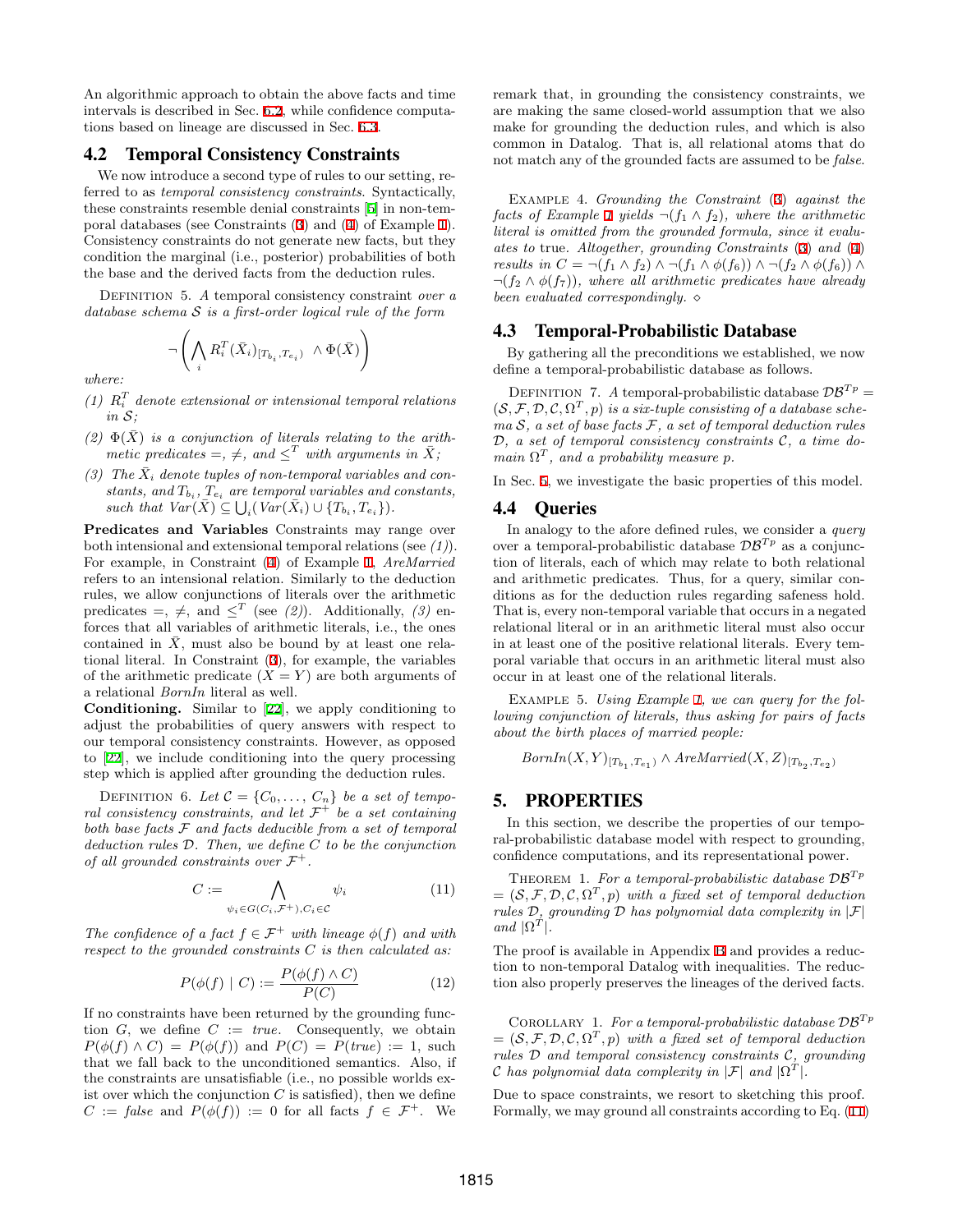by utilizing the polynomial-time grounding function *G* (see Definition [2](#page-4-4)). Since  $|F^+|$  (see Definition [6](#page-5-2)) is polynomial in  $|\mathcal{F}|$  and  $|\Omega^T|$  (due to Theorem [1](#page-5-3)), *C* can be constructed in polynomial time in  $|\mathcal{F}|$  and  $|\Omega^T|$ .

LEMMA 1. For a temporal-probabilistic database  $\mathcal{DB}^{Tp} =$  $(S, \mathcal{F}, \mathcal{D}, \mathcal{C}, \Omega^T, p)$  *with a fixed set of temporal deduction rules D and temporal consistency constraints C, confidence computations are*  $\#\mathcal{P}$ *-hard in*  $|\mathcal{F}|$  *and*  $|\Omega^T|$ *.* 

We sketch this proof by encoding a #*P*-hard query [\[9](#page-11-12), [35](#page-11-5)] for a tuple-independent (but non-temporal) probabilistic database in our data model. First, we assign every tuple the same time interval. Then, we translate the relational query into Datalog rules as in [[1\]](#page-11-31). By grounding these rules against the temporal-probabilistic database, we receive the same lineage formulas as in the original probabilistic database, where confidence calculations are known to be #*P*-hard.

THEOREM 2. *A temporal-probabilistic database*  $\mathcal{DB}^{PT}$  =  $(S, \mathcal{F}, \mathcal{D}, \mathcal{C}, \Omega^T, p)$  *with lineage is* closed *and* complete *under all algebraic operations which are expressible by the temporal deduction rules.*

Generally, a representation system is *complete*, if it can represent any finite instance of data, which is in our case temporal and probabilistic. Since completeness implies closure [\[35](#page-11-5)], we provide a proof for the completeness of our temporal-probabilistic database model in Appendix [C](#page-11-33).

# 6. ALGORITHMS

In this section, we describe our algorithms for data and confidence computations in temporal-probabilistic databases. Specifically, we describe the grounding step, the deduplication of facts with overlapping time intervals, lineage decompositions, and the final confidence computation step.

# 6.1 Grounding

We first cover how we ground deduction rules and constraints. Our main grounding procedure (Algorithm 1) is

**Algorithm 1** Ground( $\mathcal{F}, \mathcal{D}, \mathcal{C}$ )

**Input:** Facts  $F$ , deduction rules  $D$ , constraints  $C$ **Output:** Closure of facts  $\mathcal{F}^+$  with lineage, grounded constraints *C* 1: Plan :=  $\text{Map}[R^T \to \{d \mid d \in \mathcal{D}, \text{headRelation}(d) = R^T\}]$ <br>2:  $\mathcal{F}^+ := \mathcal{F}$   $\triangleright$  Contains base and deduced f 2: *F*<sup>+</sup> := *F ◃* Contains base and deduced facts. 3: **for**  $R^T \in Keys$ (Plan) in bottom-up order **do**<br>4:  $\mathcal{F}_{RT} := \emptyset$  > Facts 4:  $\mathcal{F}_{RT} := \emptyset$   $\triangleright$  Facts in relation  $R^T$ .<br>5: **for** body  $\rightarrow$  head  $\in$  Plan( $R^T$ ) **do**  $\int_{0}^{R} \mathbf{f} \cdot d\mathbf{g} \cdot d\mathbf{g}$  *head*  $\in$  Plan $(R^T)$  do 6:  $\mathcal{F}_R r := \mathcal{F}_R r \cup Instantiate(head, G(body, \mathcal{F}^+)) \triangleright \text{Def. 2}$  $\mathcal{F}_R r := \mathcal{F}_R r \cup Instantiate(head, G(body, \mathcal{F}^+)) \triangleright \text{Def. 2}$  $\mathcal{F}_R r := \mathcal{F}_R r \cup Instantiate(head, G(body, \mathcal{F}^+)) \triangleright \text{Def. 2}$ <br>7: **for**  $\bar{a} \in {\bar{a} \mid R^T(\bar{a})}_{T,T,T} \in \mathcal{F}_{PT}$  **do** 

 $f$ **for**  $\bar{a} \in {\{\bar{a} \mid R^T(\bar{a})_{|T_b,T_e|} \in \mathcal{F}_{R^T}\}}$  do

```
8: \mathcal{F}^+ := \mathcal{F}^+ \cup \text{Deduplicate}(\mathcal{F}_{RT,\bar{a}})\triangleright Alg. 2
```

```
9: C := true \triangleright All facts are deduced now.
10: for c ∈ C do
                                               \sim(11)
```

| 11: $C := C \wedge \bigwedge_{g \in G(c, \mathcal{F}^+)} g$ | $\triangleright$ Eq. (11) |
|-------------------------------------------------------------|---------------------------|
| 12: return $\mathcal{F}^+$ , C                              |                           |

divided into two phases. The first phase (Lines 1-8) grounds all deduction rules in a bottom-up manner while tracing the lineage of derived facts. The second phase (Lines 9-11) instantiates constraints against all facts (i.e., both the base and the deduced facts).

In more detail, in Line 1 we use a map from intensional relations (keys) to the sets of deduction rules with the corresponding relational predicate as head literal (values). Next,

the loop of Line 3 iterates over the intensional relations in a bottom-up manner [[1\]](#page-11-31). That is, intensional relations, whose rules have only extensional relations in their bodies, are processed first. Then, we iterate over all deduction rules with relation  $R<sup>T</sup>$  (Line 5) and instantiate their head literals into new facts by using the variable bindings obtained from the grounded body literals  $G(body, \mathcal{F}^+)$  (see Definition [2\)](#page-4-4). The following loop (Line 7) iterates over all tuples of non-temporal arguments  $\bar{a}$  and calls Deduplicate $(\mathcal{F}_{RT,\bar{a}})$ for each. The call makes the set facts of  $\mathcal{F}_R$  conform with Definition [3](#page-4-5) and is described in Sec. [6.2.](#page-6-0) Here,  $\mathcal{F}_{RT,\bar{a}}$  are all facts in  $\mathcal{F}_R^T$  whose non-temporal arguments are  $\bar{a}$ , or formally  $\mathcal{F}_{R}r_{,\bar{a}} := \{f \mid f = R^T(\bar{a}', \bar{t}) \in \mathcal{F}_R^T, \bar{a}' = \bar{a}\}.$  Finally, in Line 11 we produce the conjunction of the groundings of all constraints  $c \in \mathcal{C}$  against the base and the deduced facts  $\mathcal{F}^+$ . The runtime complexity of Algorithm 1 is polynomial in  $|\mathcal{F}|$ , since Lines 1 to 8 correspond to grounding a non-recursive Datalog program, and in Lines 9 to 11 the function *G* runs in polynomial time in  $|\mathcal{F}^+|$  and  $|c|$ .

EXAMPLE 6. We initialize Algorithm 1 using  $\mathcal{F} := \{f_1, f_2, \ldots, f_n\}$  $\dots, f_5$ ,  $\mathcal{D}$  *comprising Rules* [\(1](#page-1-0)) *and* [\(2\)](#page-1-1)*, and*  $\mathcal{C}$  *containing Constraints* ([3](#page-1-3)) *and* [\(4\)](#page-1-4) *of Example [1](#page-1-2). First, we initialize* Plan *with*  $[AreMarried \rightarrow \{(1), (2)\}]$ *, and we set*  $\mathcal{F}^+$ *{f*1*, . . . , f*5*}. The loop in Line 3 performs only one iteration* where  $R^T = AreMarried.$  Assuming that the loop in Line *5 selects* [\(2\)](#page-1-1) *first, we instantiate the head to two new facts AreMarried*(*DeNiro, Abbott*)[1936*−*11*−*01*,*1988*−*12*−*01) *and Marriage* (*DeNiro, Abbott*)[1976*−*07*−*29*,*1988*−*12*−*01) *with lineages*  $f_3 \wedge f_5$  *and*  $f_4 \wedge f_5$ *, respectively. Their lineage and that of the two facts deduced by Rule* ([1](#page-1-0)) *are shown in Example [3](#page-4-6). Fig. [1](#page-4-0)'s top part corresponds to the output of* Deduplicate *(Line 8). When we reach Line 9,*  $\mathcal{F}^+ = \{f_1, \ldots, f_8\}$ *. Next, the constraints are grounded as shown already in Example [4](#page-5-4).*

# <span id="page-6-0"></span>6.2 Deduplicating Facts

Algorithm 2 outputs, for a given set of deduced facts, duplicate-free facts as described in Definition [4.](#page-4-2) Fig. [1](#page-4-0) again illustrates this by our running example. For a set of facts  $\mathcal{F}_{R}$ <sup>*T*</sup>, *a*<sup> $T$ </sup> and non-temporal arguments  $\bar{a}$ , it performs a loop over the limits of the facts' time intervals. In

**Algorithm 2** Deduplicate( $\mathcal{F}_{RT,\bar{a}}$ )

| <b>Input:</b> Facts $\mathcal{F}_{RT,\bar{a}}$ of relation $R^T$ , non-temporal arguments $\bar{a}$        |                           |
|------------------------------------------------------------------------------------------------------------|---------------------------|
| <b>Output:</b> Deduplicated facts according to Definition 4                                                |                           |
| 1: Limits := $\{t_b, t_e \mid R^T(\bar{a})_{[t_b, t_e)} \in \mathcal{F}_{R, \bar{a}}\}$                    |                           |
| 2: Begin := Map $[t \to \{f \mid f = R^T(\bar{a})_{[t,t_{\varepsilon})} \in \mathcal{F}_{R^T} \bar{a} \}]$ |                           |
| 3: End := Map $[t \to \{f \mid f = R^T(\bar{a}, t_b, t) \in \mathcal{F}_{RT} \}$                           |                           |
| 4: $t_{last} := \text{first}(\text{Limits})$                                                               |                           |
| 5: Active $:= \emptyset$                                                                                   |                           |
| 6: Result $:= \emptyset$                                                                                   |                           |
| 7: for $t \in$ Limits in ascending order do                                                                |                           |
| 8:<br>if Active $\neq \emptyset$ then                                                                      |                           |
| $f_{new} := R^T(\bar{a})_{\vert t_{last},t\rangle}$<br>9:                                                  |                           |
| $\phi(f_{new}) := \bigvee_{f \in \text{Active}} \phi(f)$<br>10:                                            | $\triangleright$ Eq. (10) |
| 11:<br>Result := Result $\cup$ { $f_{new}$ }                                                               |                           |
| 12:<br>$t_{last} := t$                                                                                     |                           |
| 13:<br>$Active_{last} := Active$                                                                           |                           |
| 14:<br>$\text{Active} := (\text{Active} \setminus \text{End}(t)) \cup \text{Begin}(t)$                     |                           |
| 15: return Result                                                                                          |                           |
|                                                                                                            |                           |

more detail, the set *Limits* contains all endpoints of intervals in  $\mathcal{F}_{RT,\bar{a}}$ . *Begin* and *End* are maps pointing from a time point *t* to the set of facts beginning from *t* and ending at *t*,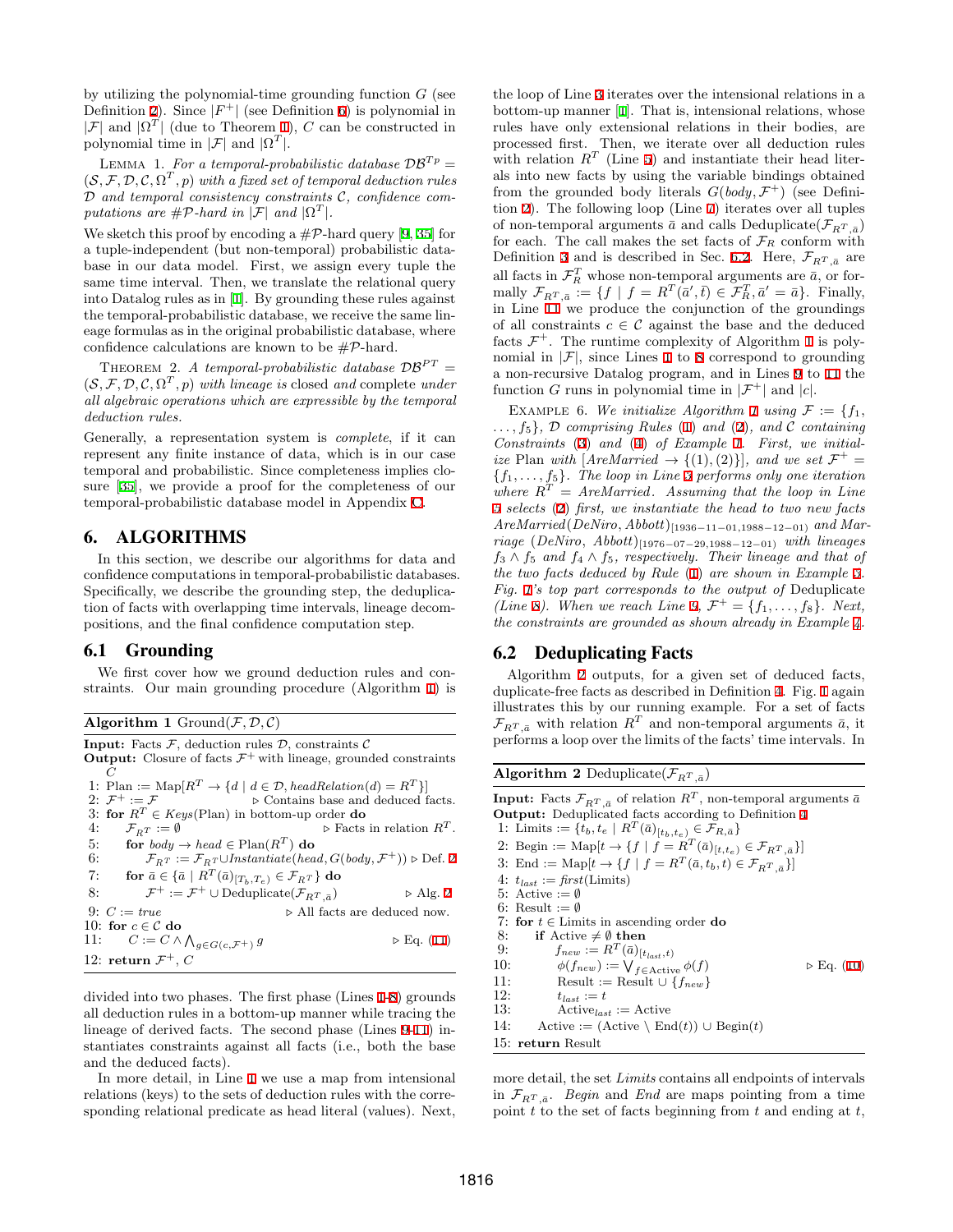respectively. During the execution of the loop (Line 7), the set *Active* contains all facts whose interval contains  $[t_{last}, t]$ (Line 14). In Lines 9 and 10, we produce a new fact *fnew* whose lineage is the disjunction of the lineage of all facts in *Active*. The runtime complexity of Algorithm 2 is in  $O(|\mathcal{F}_{RT,\bar{a}}|log|\mathcal{F}_{RT,\bar{a}}|)$ , since the loop requires the sorting of *Limits*. The worst-case size of the output is  $2 \cdot |\mathcal{F}_{RT,\bar{a}}| - 1$ , which occurs when all facts' time intervals are stacked.

Example 7. *We apply Algorithm 2 to the facts deduced by Rules* [\(1\)](#page-1-0) *and* ([2](#page-1-1))*, hence constructing the lineage for the facts presented in Example [3.](#page-4-6) First, we initialize* Limits *as {*1936*-*11*-*01*,* 1976*-*07*-*29*,* 1988*-*12*-*01*, tmax }, set* Begin *to* [1936*-*11*-*01 *→ {f*3*∧f*5*, f*3*∧¬f*5*},* 1976*-*07*-*29 *→ {f*4*∧f*5*, f*4*∧ ¬f*5*}*]*, and assign* [1988*-*12*-*01 *→ {f*<sup>3</sup> *∧ f*5*, f*<sup>4</sup> *∧ f*5*}, tmax →*  ${f_3 \land \neg f_5, f_4 \land \neg f_5}$  *to* End*. In the first iteration of the loop,* Active *is empty. In the next iteration, we add*  $f_6 =$ *AreMarried*(*DeNiro, Abbott*)[1936*-*11*-*01*,*1976*-*07*-*29) *to* Result *and set its lineage to*  $\phi(f_6) = (f_3 \land f_5) \lor (f_3 \land \neg f_5)$ *. The last two iterations produce f*7*, f*<sup>8</sup> *as shown in Example [3.](#page-4-6) ⋄*

# <span id="page-7-0"></span>6.3 Confidence Computations

Having obtained the lineage from the previously discussed grounding steps, we now calculate the confidence of a fact at each time interval by following a number of techniques known from probabilistic databases [\[35\]](#page-11-5). We first define the function  $F(\phi)$  to deliver the set of base facts that are contained in a lineage formula  $\phi$ , e.g.,  $F(f_1 \wedge f_2) = \{f_1, f_2\}.$ Next, we define  $P(\phi)$  over the structure of  $\phi$  as follows:

<span id="page-7-1"></span>Definition  
\n
$$
P(f) := p(f)
$$
\n
$$
P(\bigwedge_i \phi_i) := \prod_i P(\phi_i)
$$
\n
$$
P(\bigvee_i \phi_i) := 1 - \prod_i (1 - P(\phi_i))
$$
\n
$$
P(\bigvee_i \phi_i) := 1 - \prod_i (1 - P(\phi_i))
$$
\n
$$
P(\phi \lor \psi) := P(\phi) + P(\psi)
$$
\n
$$
P(\neg \phi) := 1 - P(\phi)
$$
\n
$$
(13)
$$

The first line captures the case of a base fact, for which we return its attached probability. The next two lines handle *independent-and* and *independent-or* operations for conjunctions and disjunctions of disjoint sets of base facts, respectively. Then, we handle disjunctions for sub-formulas that denote probabilistically disjoint events (known as *disjointor* [\[35](#page-11-5)]). The last line finally addresses negation.

Example 8. *In Example [3](#page-4-6) the lineage of f*<sup>6</sup> *was defined as* (*f*<sup>3</sup> *∧f*5)*∨*(*f*<sup>3</sup> *∧ ¬f*5)*. Now, let us compute its confidence:*

$$
P((f_3 \land f_5) \lor (f_3 \land \neg f_5))
$$
  
=  $P(f_3 \land f_5) + P(f_3 \land \neg f_5)$   
=  $P(f_3) \cdot P(f_5) + P(f_3) \cdot (1 - P(f_5))$   
= 0.3 \cdot 0.8 + 0.3 \cdot 0.2 = 0.3

*The first equality utilizes a disjoint-or operation, followed by applications of the definitions for independent-and and negation. Last, it looks up the confidence values from Example [1](#page-1-2).* Eq. [\(13\)](#page-7-1)'s definition of  $P(\phi)$  runs in linear time in the size of  $\phi$ . However, in general, computing  $P(\phi)$  is  $\#\mathcal{P}$ -hard [[9](#page-11-12), [35](#page-11-5)] and this becomes evident if we consider Eq. [\(14\)](#page-7-2), called *Shannon expansion*, which is always applicable:

<span id="page-7-2"></span>
$$
P(\phi) := P(f) \cdot P(\phi_{[f \to true]}) + (1 - P(f)) \cdot P(\phi_{[f \to false]}) \tag{14}
$$

Here, the notation  $\phi_{[f \to true]}$  for a fact  $f \in F(\phi)$  denotes that we replace all occurrences of  $f$  in  $\phi$  by *true* (and *false*, respectively). Shannon expansion is based on the equivalence

<span id="page-7-3"></span>
$$
\phi \equiv (f \wedge \phi_{[f \to true]}) \vee (\neg f \wedge \phi_{[f \to false]}) \tag{15}
$$

such that the disjunction fulfills the disjoint-or condition with respect to f. Repeated applications of Shannon expansions may result in an exponential increase of *ϕ*.

Example 9. *If we apply Eqs.* ([13](#page-7-1)) *and* ([14](#page-7-2)) *to calculate the confidences of*  $f_1$  $f_1$ ,  $f_2$  (as of Example 1) and  $f_6$ ,  $f_7$ ,  $f_8$ *(from Example [3\)](#page-4-6) by following Eq.* [\(12\)](#page-5-5)*, while respecting the constraints of Example [4](#page-5-4) , we obtain:*

$$
\begin{array}{c|c|c|c|c|c|c|c|c} & f_1 & f_2 & f_6 & f_7 & f_8 \\ \hline P & 0.827 & 0.041 & 0.039 & 0.68 & 0.136 \\ \end{array}
$$

*Comparing these confidences to their unconditioned version, thus ignoring the constraints (see Example [1](#page-1-2) and Example* [3\)](#page-4-6), we note that the (in reality) incorrect facts  $f_2$ ,  $f_6$ , *and f*<sup>8</sup> *now indeed have significantly lower confidences (an effect we exploit in the experiments in Sec. [7.1](#page-8-0)).*

#### <span id="page-7-5"></span>6.4 Lineage Decompositions

In practice, the necessity for Shannon expansions hinders the scalability of the confidence computation step, for which we can do exact probabilistic inference, to larger data sets. Hence, we propose two methods for lineage decomposition (executed before invoking the confidence computations), which drastically reduce the number of Shannon expansions. Before describing our algorithm, we provide a function for determining the number of required Shannon expansions at the top-level operator of a lineage formula *ϕ*.

DEFINITION 8. Let  $\phi \equiv \phi_0$  *op* ... *op*  $\phi_n$  *be a lineage formula with operator op*  $\in \{\wedge, \vee\}$ *, and let*  $\phi_0$  *to*  $\phi_n$  *be subformulas of*  $\phi$ *. Then, we define the function*  $S$  *to return the number of necessary Shannon expansions as follows:*

<span id="page-7-4"></span>
$$
S(\phi) = |\{f \mid \exists i \neq j : f \in F(\phi_i), f \in F(\phi_j)\}|
$$

The above definition applies to *∧, ∨* only, because *¬* cannot induce new Shannon expansions. Moreover, if  $S(\phi) = 0$  then Eq. [\(13\)](#page-7-1)'s second or third line is applicable. If we attempt to calculate  $P(\phi)$  naively, then  $S(\phi)$  characterizes the exponent added by  $\phi$ 's top level operator to  $P(\phi)$ 's runtime.

EXAMPLE 10. As an example, we apply *S* to  $\phi(f_7)$  (see *Example* [3\)](#page-4-6)*. That is op* =  $\vee$  *and*  $S((f_3 \wedge f_5) \vee (f_3 \wedge \neg f_5) \vee$  $(f_4 \wedge f_5) \vee (f_4 \wedge \neg f_5) = |\{f_3, f_4, f_5\}| = 3$ . Thus, a naive *computation of*  $P(\phi(f_7))$  *takes*  $2^3$  *iterations.* 

Algorithm 3 implements two strategies for lowering the number of Shannon expansions, which are repeatedly invoked by the loop in Line 1. Empirically, we found that reducing the Shannon expansions outperforms the alternative of eagerly removing all of them, which is done in comparable knowledge compilation techniques [[19](#page-11-34), [27](#page-11-35)]. This is why we employ the threshold  $\theta$ , which was set to 4 in our experiments. The first strategy (Lines 2-7) aims to identify sets  $S_i$  of lineage subformulas  $\phi'_0$  to  $\phi'_n$  such that there are no Shannon expansions between each pair of sets *Si*, *S*<sup>*j*</sup> (as enforced by  $F(S_i) ∩ F(S_j) = ∅$ ). If the condition in Line 6 returns *true*, then  $S(op_i(op_{\phi'_j \in S_i} \phi'_j)) = 0$ , which makes Eq. [\(13](#page-7-1))'s second or third line applicable. Furthermore,  $\sum_i S(op_{\phi'_j \in S_i} \phi'_j) = S(\phi')$  which provides an exponential speed-up for the confidence computations since  $2^{S(\phi')}$  >  $\sum_{i} 2^{S(op_{\phi'_j} \in S_i \phi'_j)}$ . If the condition in Line 6 evaluates to *false*, i.e.,  $m = 0$ , we invoke the second strategy to remove Shannon expansions. In Line 9, we pick the fact *f* which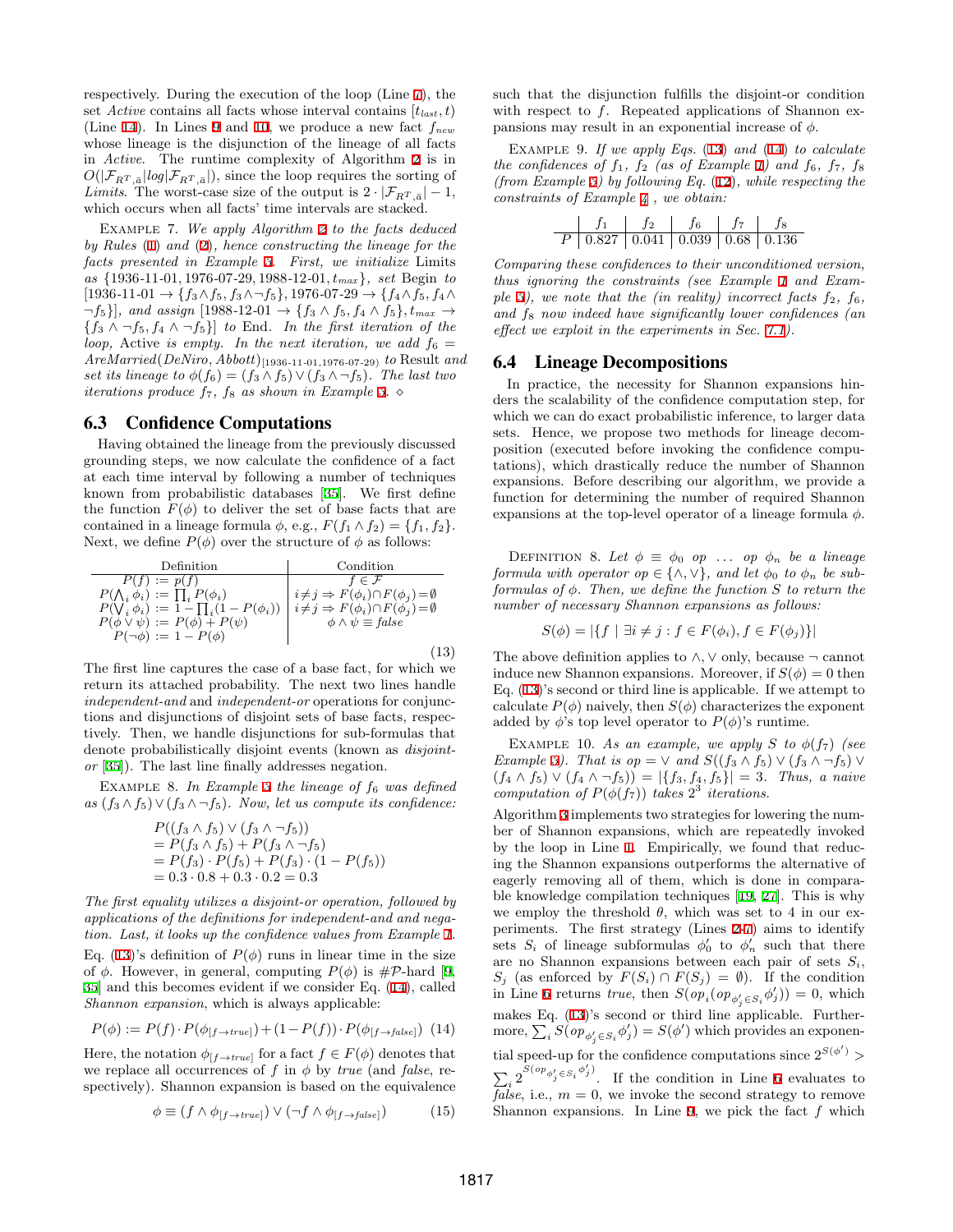**Algorithm 3** Decompose( $\phi$ ,  $\theta$ )

**Input:** Lineage formula *ϕ*, threshold *θ* **Output:** Adapted formula  $\phi$  with reduced Shannon expansions 1: **while** *∃ϕ ′ ∈ ϕ* : *S*(*ϕ*) *> θ* **do** 2: Select  $\phi' \in \phi$ 3: s.t.  $\phi' \equiv \phi'_0 \text{ op } \dots \text{ op } \phi'_n, \text{ op } \in \{\wedge, \vee\}, S(\phi') > \theta$ 4: Determine  $\tilde{S}_0, \ldots, S_m, S_i \subseteq {\phi'_0, \ldots, \phi'_n}$ 5: s.t.  $\dot{\bigcup}_i S_i = \{\phi'_0, \dots, \phi'_n\}, \forall i \neq j : F(S_i) \cap F(S_j) = \emptyset$ 6: **if**  $m > 0$  **then**<br>7: Replace  $\phi'$ 7: Replace  $\phi'$  in  $\phi$  by  $op_i(op_{\phi'_j \in S_i} \phi'_j)$ 8: **else** 9:  $f := \arg \max_{f} |\{\phi'_i \mid f \in F(\phi'_i), 0 \le i \le n\}|$ 10: Replace  $\phi'$  in  $\phi$  by  $(f \wedge \phi'_{[f \to true]}) \vee (\neg f \wedge \phi'_{[f \to false]})$ 11: **return** *ϕ*

occurs in the maximal number of lineage subformulas  $\phi'_{0}$ to  $\phi'_n$ , such that  $\phi_{[f \to true]}, \phi_{[f \to false]}$  have high chances to be simplified. Then, in Line 10, we materialize a Shannon expansion for *f* by following Eq. [\(15](#page-7-3)).

The inner part of the while loop can be implemented in (nearly) linear time in the size of  $\phi$  by utilizing the *unionfind* data structure for Line 4. We remark that repeated applications of Line 10 may increase *ϕ*'s size exponentially. We refer the reader to recent approximation techniques [[29](#page-11-36)] for the case when these expanded formulas become too large.

EXAMPLE 11. *We decompose Example*  $3's \phi(f_7) = (f_3 \wedge f_7)$  $3's \phi(f_7) = (f_3 \wedge f_7)$ *f*<sub>5</sub>)  $\vee$  (*f*<sub>3</sub>  $\wedge$  ¬*f*<sub>5</sub>)  $\vee$  (*f*<sub>4</sub>  $\wedge$  *f*<sub>5</sub>) *c*<sub>*f*<sub>4</sub>  $\wedge$  ¬*f*<sub>5</sub>) *by Algorithm 3 with*</sub>  $\theta = 0$ *. As discussed in Example* [10](#page-7-4),  $S(\phi(f_7)) = 3$ *, so we set*  $\phi' = \phi(f_7)$ *. In Line 4, we receive*  $m = 0$  *because*  $f_5$  *occurs in all lineage subformulas. Hence, in Line 9, we choose f*<sup>5</sup> *and rewrite*  $\phi(f_7)$  *to*  $(f_5 \wedge (f_3 \vee f_4)) \vee (\neg f_5 \wedge (f_3 \vee f_4))$  *in Line 10. Now, all Shannon expansions are gone, yielding*  $P(\phi(f_7)) = (0.8 \cdot (1 - (1 - 0.3) \cdot (1 - 0.7))) + (0.2 \cdot (1 - (1 (0.3) \cdot (1 - 0.7)) = 0.8$  *which can be computed via Eq.* ([13](#page-7-1)).

# 7. EXPERIMENTS

Our evaluation focuses on four different aspects. First, we compare the quality of our extraction and inference techniques against state-of-the-art IE systems. Next, we focus on our runtime performance for query answering tasks over a large temporal-probabilistic database instance, before we study how we perform for the KB building task by materializing large queries. Finally, we analyze the detailed runtimes of the individual algorithmic tasks involved in these steps. **Setup.** We implement our engine (coined *TPDB*) in Java 7. TPDB employs a PostgreSQL 8.4 database for grounding conjunctive queries (i.e., queries, bodies of rules, and consistency constraints) via SQL statements and storing both the extensional relations and the intermediate facts. We translate the "*≤ T* " predicate into its SQL counterpart, using "*<*" over time points encoded as integers. Since computing confidences is a major bottleneck for a PDB, we perform lineage decompositions and probabilistic inference (see Sec. [6.4](#page-7-5)) entirely in main memory. We run all experiments on a 8-core Intel Xeon 2.4Ghz machine with 48GB RAM, repeat each query on each setting four times and report the average of the last three runs. Due to space constraints, queries, rules and constraints are provided as supplementary material<sup>6</sup>.

# <span id="page-8-0"></span>7.1 Extraction Quality

We first compare TPDB against four state-of-the-art methods for temporal fact extraction, two employing constraint solving via ILP and two using probabilistic inference via MLNs [\[31\]](#page-11-26). For ILP we use the *Gurobi* software<sup>7</sup> implementing the constraints from [\[36,](#page-11-27) [39\]](#page-11-28) as well as cutting plane inference [[32\]](#page-11-37) from "Markov thebeast"8 (*Beast*), which both perform MAP inference, i.e., they return the single most likely possible world, rather than computing marginals as TPDB and MLNs do. As for MLNs, we compare against  $Alchemy<sup>9</sup>$  and  $Tuffy<sup>10</sup>$ , that latter of which improves the grounding step of Alchemy by using a PostgreSQL optimizer [[26](#page-11-38)]. Since ILPs and MLNs do not natively support time, we encode time intervals by adding two arguments on the relational predicates denoting their begin and end time points. All systems operate on the same set of deduction rules and consistency constraints.

**Data Set and Ground Truth.** Our dataset consists of 1,817 base facts which we extracted from free-text biographies of 272 celebrities crawled from Wikipedia, imdb.com, and biography.com. The facts correspond to nine temporal relations, namely *AttendedSchool*, *Born*, *Died*, *Divorce*, *Is-Dating*, *Founded*, *GraduatedFrom*, *MovedTo*, and *Wedding*. Our extractor uses textual patterns from [[25\]](#page-11-39) to recognize potential facts, regular expressions to find dates, and the Stanford NER tagger<sup>11</sup> to identify named entities. We assigned each pattern and extraction step a probability, such that the confidence of each extracted fact is obtained by multiplying the probabilities of all steps involved in its extraction process. As for the ground truth, we manually labeled 100 randomly chosen facts from each relation by determining their correct time intervals from the text and labeled them as *false* if the extracted fact was erroneous. We equally divided the labeled facts into a training set (for developing deduction rules and constraints) and a test set (used for precision and recall). We employed a set of 11 hand-crafted temporal deduction rules and 21 temporal consistency constraints, including the ones shown in Example [1](#page-1-2). The free-text sources, both the extraction rules and facts are available online<sup>6</sup>.

**Metrics.** To evaluate the result quality, our precision and recall metrics should reflect the overlap between the obtained facts' time intervals and the time intervals of the ground-truth. For this, we define a function *V* that, for a set of facts in a temporal relation instance  $\mathbf{R}^T$  with identical non-temporal arguments  $\bar{a}$  and a probability threshold  $\theta_p$ , returns the set of time points at which these facts are valid with a probability of at least  $\theta_p$ .

$$
V(\mathbf{R}^T, \bar{a}, \theta_p) := \left\{ t \mid \begin{array}{l} f = R^T(\bar{a})_{[t_b, t_e)} \in \mathbf{R}^T, \\ t \in [t_b, t_e), \ p(f) \ge \theta_p \end{array} \right\}
$$

We now define precision and recall as follows.

$$
Precision(\mathbf{R}^T, \bar{a}, \theta_p) := \frac{|V(\mathbf{R}^T, \bar{a}, \theta_p) \cap V(\mathbf{R}_{truth}^T, \bar{a}, \theta_p))|}{|V(\mathbf{R}^T, \bar{a}, \theta_p)|}
$$

$$
Recall(\mathbf{R}^T, \bar{a}, \theta_p) := \frac{|V(\mathbf{R}^T, \bar{a}, \theta_p) \cap V(\mathbf{R}_{truth}^T, \bar{a}, \theta_p))|}{|V(\mathbf{R}_{truth}^T, \bar{a}, \theta_p)|}
$$

For example, consider the ground truth fact *f<sup>g</sup>* : *Divorce*( *DeNiro, Abbott*)[1988*−*09*−*01*,*1988*−*09*−*02), *f*<sup>5</sup> from Example [1](#page-1-2),

<sup>6</sup> http://www.mpi-inf.mpg.de/*∼*[mdylla/tpdbSupplementary.pdf](http://www.mpi-inf.mpg.de/~mdylla/tpdbSupplementary.pdf)

<sup>&</sup>lt;sup>7</sup><http://www.gurobi.com>

 $^8$ <https://code.google.com/p/thebeast/>

 $^9$ <http://alchemy.cs.washington.edu/>

 $^{10}\mathrm{http://hazy.cs.wisc.edu/hazy/tuffy/download/}$  $^{10}\mathrm{http://hazy.cs.wisc.edu/hazy/tuffy/download/}$  $^{10}\mathrm{http://hazy.cs.wisc.edu/hazy/tuffy/download/}$ 

 $^{11}\mathrm{http://nlp.stanford.edu/ner/}$  $^{11}\mathrm{http://nlp.stanford.edu/ner/}$  $^{11}\mathrm{http://nlp.stanford.edu/ner/}$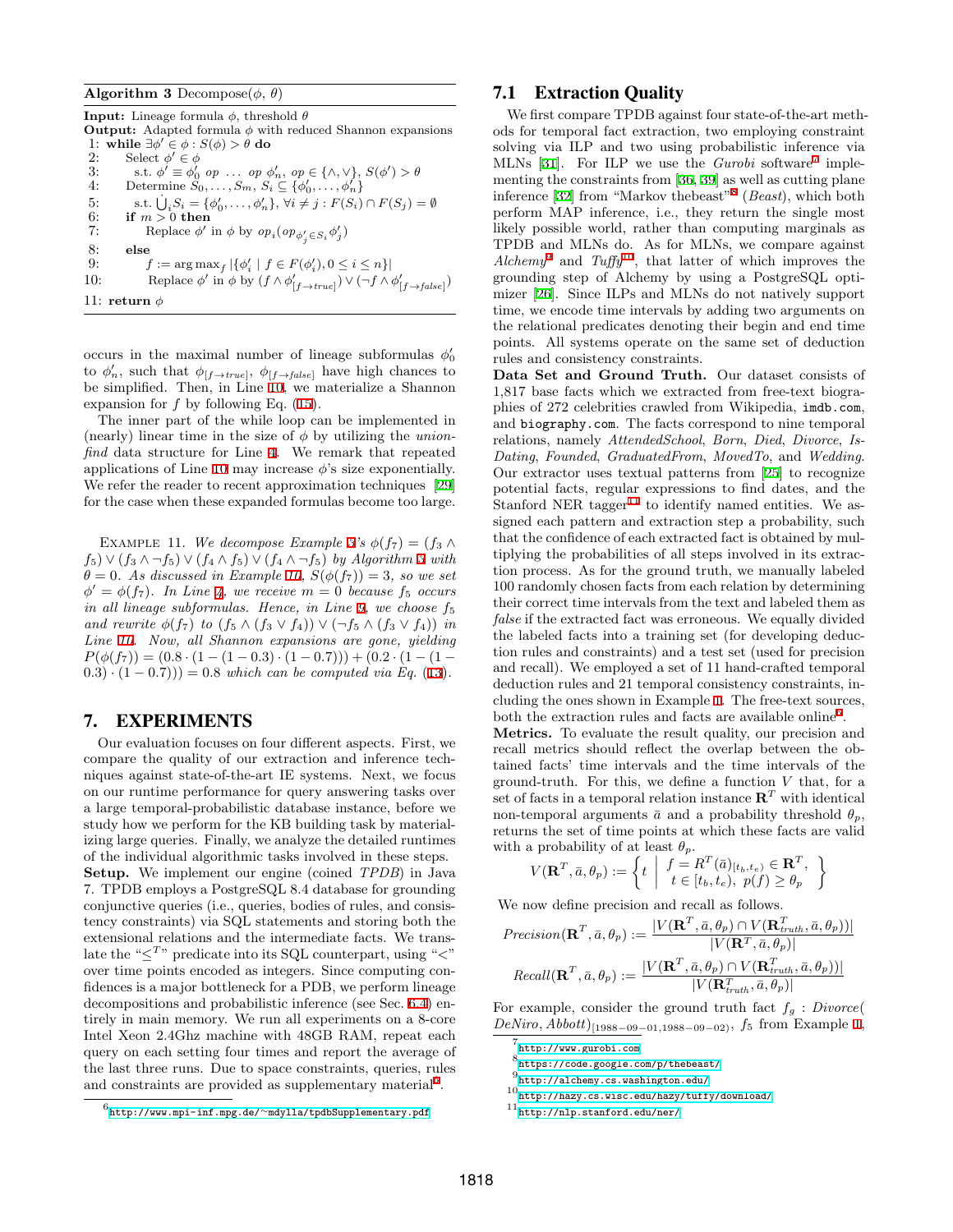<span id="page-9-3"></span><span id="page-9-2"></span><span id="page-9-1"></span><span id="page-9-0"></span>

<span id="page-9-5"></span>Figure 5: Detailed runtime analysis for the different steps of TPDB (Sec. 7.4)

<span id="page-9-4"></span>and  $\theta_p = 0.7$ , we obtain  $Precision(f_5) \approx 0.01$  and  $Recall(f_5) =$ 1*.*0. To establish precision and recall for sets of facts with different non-temporal arguments, we report the macro-average of the individual facts' values. *F*<sup>1</sup> measure is computed as the harmonic arithmetic mean of precision and recall.

**Results.** In Fig. [2\(a\)](#page-9-0), we report  $F_1$  as achieved by TPDB with and without constraints (*TPDB-c* and *TPDB+c* respectively) and the ILP competitors *Gurobi* and *Beast*. We only include the best  $F_1$  value since different probability thresholds  $\theta_p$  produce difference results as shown in Fig. [2\(b\).](#page-9-1) The MLN competitors *Alchemy* and *Tuffy* are not included, since even after extensive tuning they either exceeded the available memory, disk space, or ran for several days without terminating. In the supplementary material, we report their performance for a 3% sample of the data set, which yielded reasonable running times.

**Discussion.** To demonstrate the challenges of the dataset, about 700 of the 1,817 facts violated at least one constraint and about 500 of the 700 facts contradicted more than one constraint (i.e., requiring Shannon expansions). Considering the *F*<sup>1</sup> metric, TPDB performs best, where the addition of constraints shifts the focus from recall towards precision and sometimes yields major quality gains (see Fig. [2\(b\)\)](#page-9-1).*Gurobi* and *Beast* perform well, but the single possible world returned for MAP inference makes the  $F_1$  values less stable (see Fig. [2\(a\)\)](#page-9-0). With respect to runtimes (Fig. [2\(c\)\)](#page-9-2), *Beast* and TPDB are competitive (however at a significant gap in *F*<sup>1</sup> between 65% and 75%), whereas *Gurobi* is slightly slower (and performs worse in  $F_1$  with only 61%). Adding constraints slows down TPDB only moderately. MLNs, however, hardly scale for predicates of arity 4, which blow up the internal data structures of both *Alchemy* and *Tuffy*.

# <span id="page-9-7"></span><span id="page-9-6"></span>7.2 Query Answering Task

We now focus on answering specific queries over uncertain and temporal data. We employ a large data set to study how scalable TPDB is in comparison to MayBMS [\[4\]](#page-11-2). Since MayBMS has no native support for temporal data, we add two integer attributes to represent the begin and end points of time intervals, fill them with values, but do not perform any kind of computations on them.

**Dataset and Queries.** We use YAGO2 [[17](#page-11-0)] as our data set that captures about 100 relations, holding  $224.4 \cdot 10^6$  facts, out of which  $1.6 \cdot 10^6$  are temporal. Because YAGO2 comes with constant confidences per relation, we randomly and uniformly sampled confidence values from (0*,* 1]. We define three query patterns for three established query classes in PDBs, namely *hierarchical* [\[35](#page-11-5)], *read-once* [\[34\]](#page-11-14) and general *unsafe* [\[9](#page-11-12)] queries, which we each instantiate with different constants. Each pattern yields 1,000 distinct queries with varying numbers of answers and lineages. We report the average runtime over the 1,000 queries for each class.

**Results.** Fig. [3](#page-9-3) consists of two plots, the left one depicts the runtimes for MayBMS and TPDB and the right one how the runtime of TPDB is spent on the tasks performed by Algorithm 1 (*TPDB Ground*), Algorithm 3 (*TPDB Decom*), and on confidence computations (*TPDB Conf*).

**Discussion.** Confidence computations for hierarchical queries (*Q*1) are polynomial, i.e., they are completely captured by Eq. ([13\)](#page-7-1). Hence, both systems perform very well. Considering read-once formulas (*Q*2), confidence computations are in polynomial time, however they might require a conversion of the lineage formula using the algorithm provided in [[34](#page-11-14)]. This becomes evident by the time spent on confidence computations (*TPDB Conf*). Also, MayBMS slows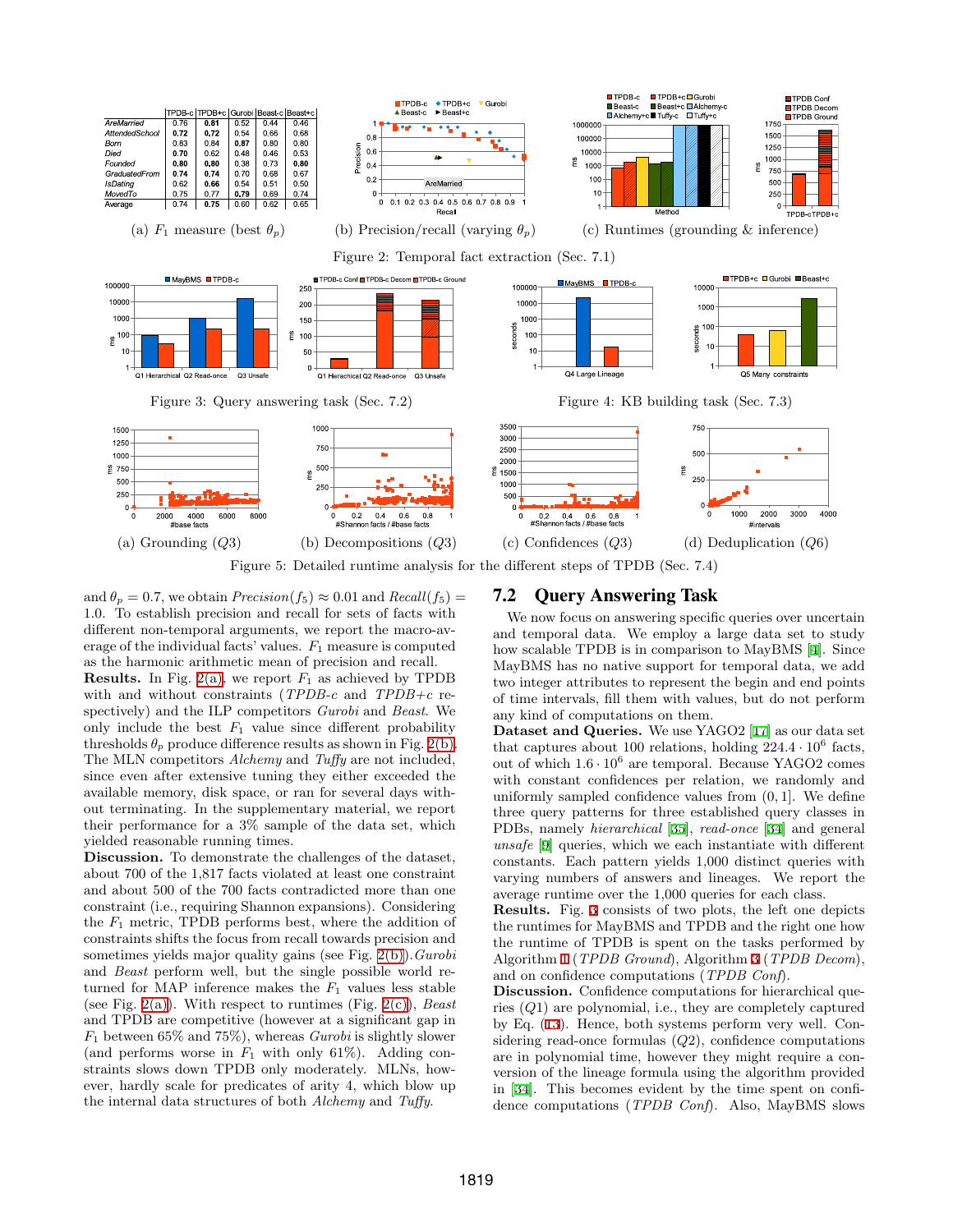down slightly. Finally moving to unsafe queries (*Q*3), which are #*P*-hard, our lineage decomposition step (*TPDB Decomp*) becomes the key for achieving the major speed-ups compared to MayBMS. For *Q*3, on average there are about 4,000 base facts in the lineage formula of each answer.

# 7.3 Knowledge Base Building Task

We now tackle queries with result sizes that occur when we aim to materialize major parts of a temporal KB. We designed two queries for the YAGO2 dataset by focusing on two different challenges, namely producing large lineage formulas and having constraints over many facts.

Large Lineage. Fig. [4](#page-9-3) (left part) depicts the runtimes of MayBMS and *TPDB-c* for query *Q*4, where each query answer has a  $\#\mathcal{P}$ -hard subquery. When grounded, the subquery's lineage alone involves about 150,000 base facts, where *TPDB-c*'s lineage decompositions pay off by a large margin. **Many Constraints.** In query *Q*5, we apply 8 constraints to relations with a total size of  $10^6$  tuples, and run  $TPDB+c$ , *Gurobi* and *Beast+c*. In Fig. [4](#page-9-3) (right part), we report the runtimes for the inference omitting grounding times. TPDB solves the problem in less than 40 seconds while *Gurobi* was not able to find the optimal solution anymore and finishes only after 60 seconds. Last, *Beast* spent about 40 minutes.

# 7.4 Detailed Runtime Analysis

We conclude our evaluation by exploring how runtimes are spent among the steps of TPDB, i.e., grounding, lineage decompositions, confidence computations, and deduplication. **Grounding.** Fig. [5\(a\)](#page-9-4) depicts the grounding time (Algorithm 1) of each query in *Q*3. We observe a smooth behavior as the number of base facts grows (except for one outlier).

**Decomposition.** Fig. [5\(b\)](#page-9-5) shows the decomposition time (Algorithm 3) for each of the 1,000 queries in *Q*3. The x-axis shows the fraction of base facts participating in a Shannon expansion. Hence, more difficult lineage formulas appear towards the right-hand side of the x-axis.

**Confidence.** Using the same x-axis, Fig. [5\(c\)](#page-9-6) depicts the runtime for confidence computation (using Eqs. ([13](#page-7-1)) and [\(14\)](#page-7-2)) for each query of *Q*3. Most queries can be handled very efficiently with just a few decomposition steps. For more complex queries, the runtime grows as we perform more Shannon expansions.

**Deduplication.** For Algorithm 2, we created query pattern *Q*6 and instantiated it into 1,000 queries, such that varying numbers of time intervals are involved in the single answer of *Q*6. Fig. [5\(d\)](#page-9-7) depicts the runtime of TPDB over the number of time intervals in the query answers. As pointed out in Sec. [6.2,](#page-6-0) the runtime actually follows a *n* log *n* shape.

# 8. CONCLUSIONS

We presented a temporal-probabilistic database model that supports both time and probability as first class citizens. We introduced an expressive class of temporal deduction rules and temporal consistency constraints allowing for a closed and complete representation formalism for temporal uncertain data, and analyzed the properties of our data model from a theoretical perspective. Also, we proposed efficient algorithms, which we evaluated on various information-extraction tasks. As future work, we aim to investigate the support for periodical temporal data and background knowledge (e.g., presidential elections) and to extend our data model to non-independent (i.e., correlated) base facts.

# APPENDIX

# <span id="page-10-0"></span>A. NEGATIONS IN DEDUCTION RULES

We define temporal deduction rules (Definition [1\)](#page-3-1) without requiring temporal variables of negated relational literals to be bound by a positive relational literal. In general, this violates the definition of safe Datalog rules. We justify this by the following reduction. First, we introduce an additional relation  $Time(T)$ , which contains one base fact for every time point *t* in the time domain  $\Omega^T$ . Since  $\Omega^T$  is finite, *Time* will also be finite. Then, we rewrite Eq. [\(8\)](#page-3-2) to

$$
R_0(\bar{X}, T_{b_0}, T_{e_0}) \leftarrow \newline \bigwedge_i R_i(\bar{X}_i, T_{b_i}, T_{e_i}) \land \Phi(\bar{X}) \land \newline \bigwedge_j (\neg R_j(\bar{X}_j, T_{b_j}, T_{e_j}) \land Time(T_{b_j}) \land Time(T_{e_j}))
$$

The above rule meets all requirements of the definition for safe Datalog rules. Also, the blow-up of the number of grounded rules is polynomial in  $\Omega^T$ .

# <span id="page-10-1"></span>B. GROUNDING DEDUCTION RULES

We will reduce our temporal deduction rules (see Definition [1\)](#page-3-1) to regular Datalog with inequalities in the rules' bodies, whose grounding has polynomial data complexity [[21\]](#page-11-40). During grounding, we assume lineage tracing, as formally defined in [[13](#page-11-32)], to take place.

For this, let  $\Omega^T$  be isomorphic to a finite subset of the natural numbers. For each temporal (and probabilistic) relation  $R(\bar{X})_{[T_b,T_e)}$ , we introduce an additional deterministic relation  $R^d(\bar{X}, T_b, T_e)$ . For extensional relations, we copy all base facts, such that  $P(R^d(\bar{a}, t_b, t_e)) = 1.0$ . We then rewrite a general rule of Eq. ([8](#page-3-2)) as follows. First, we create a deterministic version of the rule:

$$
R^d(\bar{X},T_b,T_e) \leftarrow \textcolor{red}{\bigwedge_i R_i^d(\bar{X}_i,T_{b,i},T_{e,i})} \wedge \bigwedge_j \neg R_j^d(\bar{X}_j,T_{b,j},T_{e,j}) \wedge \Phi
$$

Applying this rule yields all facts as deterministic facts, which are not necessarily duplicate-free. To counter this, we emulate Algorithm 2 in Datalog. Therefore, we gather all limits of time intervals by the following two rules over the deterministic relations:

$$
Limit_R^d(\bar{X}, T_b) \leftarrow R^d(\bar{X}, T_b, T_e)
$$
  

$$
Limit_R^d(\bar{X}, T_e) \leftarrow R^d(\bar{X}, T_b, T_e)
$$

Thus, the  $Limit_R^d$  relation corresponds to the set in Line 1 of Algorithm 2. To ensure that intervals will be non-overlapping, we create another deterministic relation that is instantiated for each pair of time points (denoted by the variables *T*1, *T*3), if there is at least one *Limit* fact in between:

$$
Between_R^d(\bar{X}, T_1, T_3) \leftarrow \begin{array}{c} Limit_R^d(\bar{X}, T_1) \wedge Limit_R^d(\bar{X}, T_2) \wedge \\ Limit_R^d(\bar{X}, T_3) \wedge T_1 < T_2 \wedge T_2 < T_3 \end{array}
$$

Now, we deduce all adjacent, non-overlapping time intervals (i.e., shown in Fig. [1'](#page-4-0)s upper part) by the following rule:

$$
Interval_{R}^{d}(\bar{X}, T_b, T_e) \leftarrow \frac{Limit_{R}^{d}(\bar{X}, T_b) \wedge Limit_{R}^{d}(\bar{X}, T_e)}{\wedge T_b < T_e \wedge \neg Between_{R}^{d}(\bar{X}, T_b, T_e)}
$$

These intervals are duplicate free as demanded by Definition [3](#page-4-5). At this point, we are able to deduce the time intervals as deterministic facts, however, we are missing rules to induce the correct lineage in order to compute probabilities. Thus, in the final step, we create another copy of Eq. ([8](#page-3-2)) where  $R'(\bar{X}, T_b, T_e)$  is a new relation.